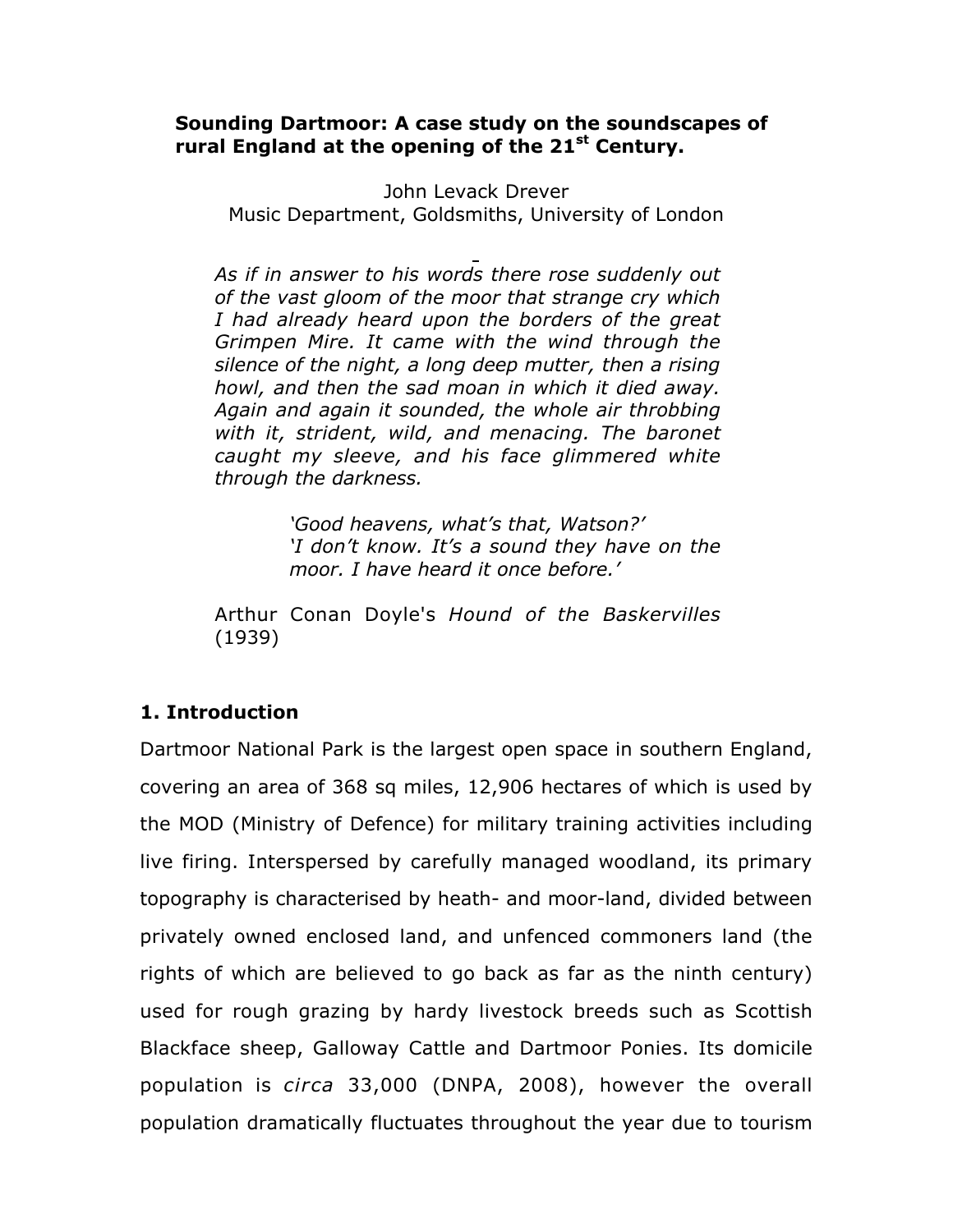and recreation: in 1997 Dartmoor had *circa* 10.98 million recreational visits (DNPA, 2008). In popular psyche Dartmoor is synonymous with *wilderness*: infamous for its blanket bogs and an antiquated prison dating back to the Napoleonic Wars (i.e. 1806) immortalised in Sir Arthur Conan Doyle's *Hound of the Baskervilles* (1939).



Spanning January 2000 to November 2002, Sounding Dartmoor was an environmentally orientated public-arts project taking the sounds of Dartmoor as its field of inquiry – those of its people, places and habitats, in one word, its soundscape. It was initiated by a grant secured from Arts Council of England by the Touring Exhibition of Sound Environments (TESE), and brought together a number of organisations: TESE, the Digital Crowd (University of Plymouth) and Aune Head Arts (based in Princetown in the middle of Dartmoor).

This paper will provide an account of Sounding Dartmoor's research methodologies, as well as reflect on some of its findings. It will consider this project as a case study in grappling with the question: how does the prevailing soundscape relate to notions of place within rural England in the early  $21^{st}$  century? Helping elucidate such a thorny yet woolly agenda, the paper will extend from acoustic ecology/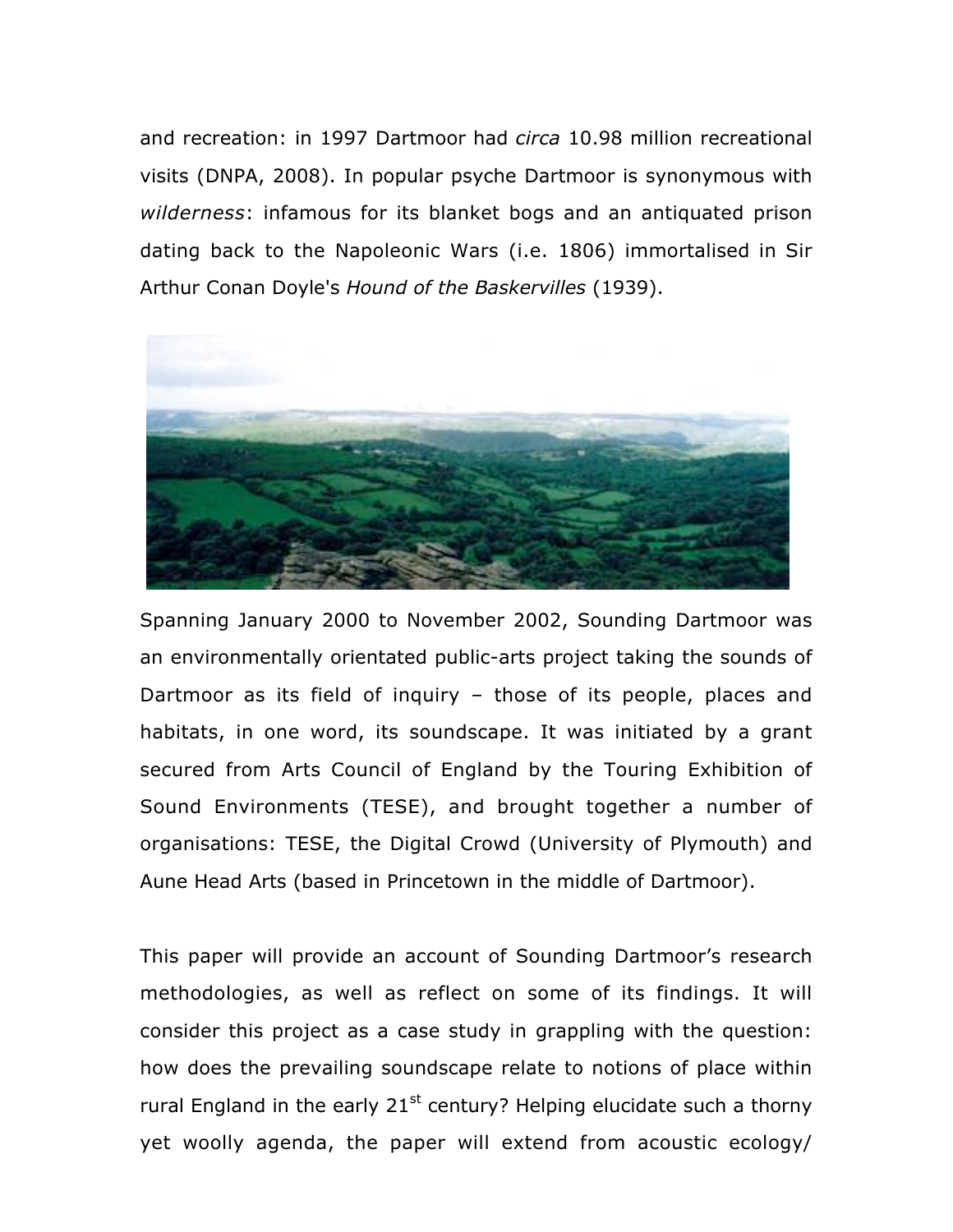soundscape studies discourse, referring to pertinent theory from the more academically established field of cultural geography and beyond.

### **2. What is a soundscape?**

Before we go any further in this endeavour we need to clarify the central research concept of soundscape – a term that today is much overused and often misunderstood. It was coined by R. Murray Schafer in the lat '60s and subsequently developed into a field of study by his research group the World Soundscape Project (WSP) in the early '70s, based at Simon Frazer University in Vancouver. A terse reflection would lead us to consider soundscape a sonic/audible analogy of landscape – a manifestly visual term with its partisan arts practice of landscape painting.

## **2.1 The Theme of Landscape**

Landscape is primarily concerned with the surfaces of the earth, but more than that, its Germanic etymological roots *landshaft* suggests a set of active relationships: the suffix *shaft* denoting a "state or condition of being" (OED 2008). Thus landscape concatenates an experiential tie with the land. Crucially this everyday expression comes with baggage, as each pictorial representation and subsequent reading is culturally and historically contingent, bound up in territorial pulls of power and resistance (i.e. exemplified in the practice of cartography). The cultural geographer Denis Cosgrove has unpicked these issues, addressing landscape as an "ideological concept" (Cosgrove 1998:15):

"Landscape is not merely the world we see, it is a construction,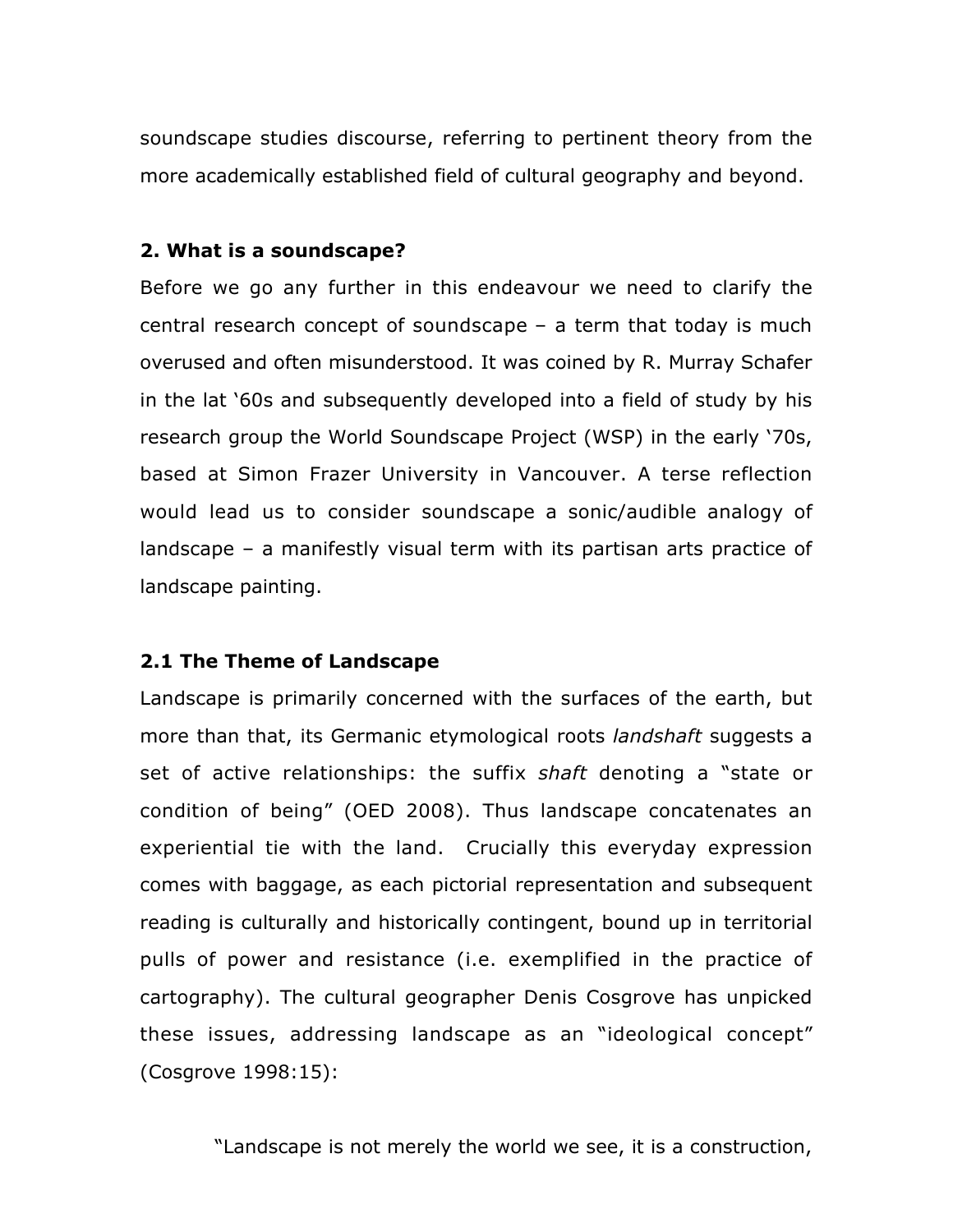a composition of that world. Landscape is a way of seeing the world." (Cosgrove 1998:13)

He goes on:

"It represents a way in which certain classes of people have signified themselves and their world through their imagined relationships with nature, and through which they have underlined and communicated their own social role and that of others with respect to external nature." (Cosgrove 1998:15)

Landscape tends to arrive at us *via* a singular fixed point of view or latterly extended into a panorama, delineated by a quadrilateral frame. The canvases of Friedrich, Turner and Constable come to mind, reinforced by the writings of Goethe, Shelley, Coleridge, Wordsworth…: the spectre of romanticism pervading. We observe a landscape as a spatially detached observer, yet stimulating aesthetic values predicated on latent notions of the picturesque and the sublime.

#### **2.2 The Theme of Soundscape**

Soundscape likewise is not limited to an exhaustive list of sound sources within a given location; it pertains a comparable concern for how we listen to the world. Taking this further, one's relationship to the soundscape is a two-way engagement: I am both a listener and a sound maker, engaged in a circular process of call and response – reflexively adjusting inflection and amplitude in accordance or discordance with the prevailing soundscape and its aural architecture coupled to the prevailing social conventions. This field of study evolved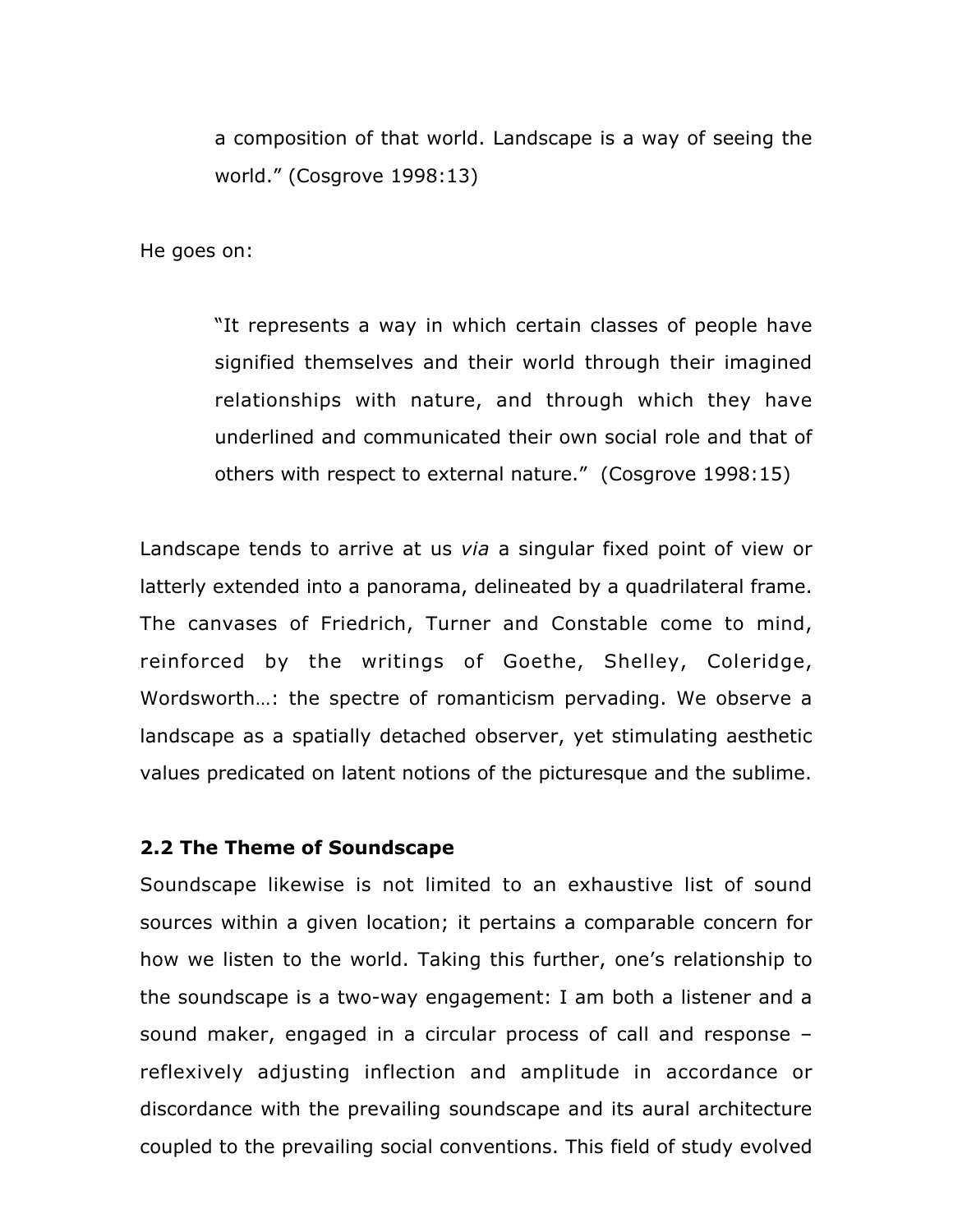in the *milieu* of the green movement of the 70s, under the potent title, acoustic ecology. An orthodox, yet anthropocentric, reading of ecology is taken here as: "the study of the relationship between individuals and communities and their environment" (Schafer 1994:205). With aspiration verging on the holistic, acoustic ecology "is therefore the study of sounds in relationship to life and society" (Schafer 1994:205). The label "soundscape studies" is often used interchangeably with acoustic ecology, perhaps with the dropping of 'ecology', eschewing some of its overtly green legacy.

To help communicate nascent concept of acoustic ecology to the public, Schafer often uses the metaphor of an all-encompassing symphony, "unfolding around us ceaselessly" (Schafer 1994:205). Crucially, we are not merely passive members of the audience; rather we are empowered with the responsibility as "performers and its composers" (1994:205). Such a concept is hard to acknowledge, immersed in the poised soundscapes of the privatized shopping malls of the early  $21^{st}$  century metropolis, where one's role is prescribed and proscribed as submissive consumer. Julian Treasure, chairman of the Sound Agency states:

"…well-designed soundscapes can increase sales in shops by up to 50%." (Sound Business 2008)

Furthermore, in a multi-cultural context such as London, with its regional government's much-touted pursuit for social cohesion, a symphony is manifestly an awkward model, unless the postmodern eclecticism displayed by John Zorn or Carl Stalling are at play. This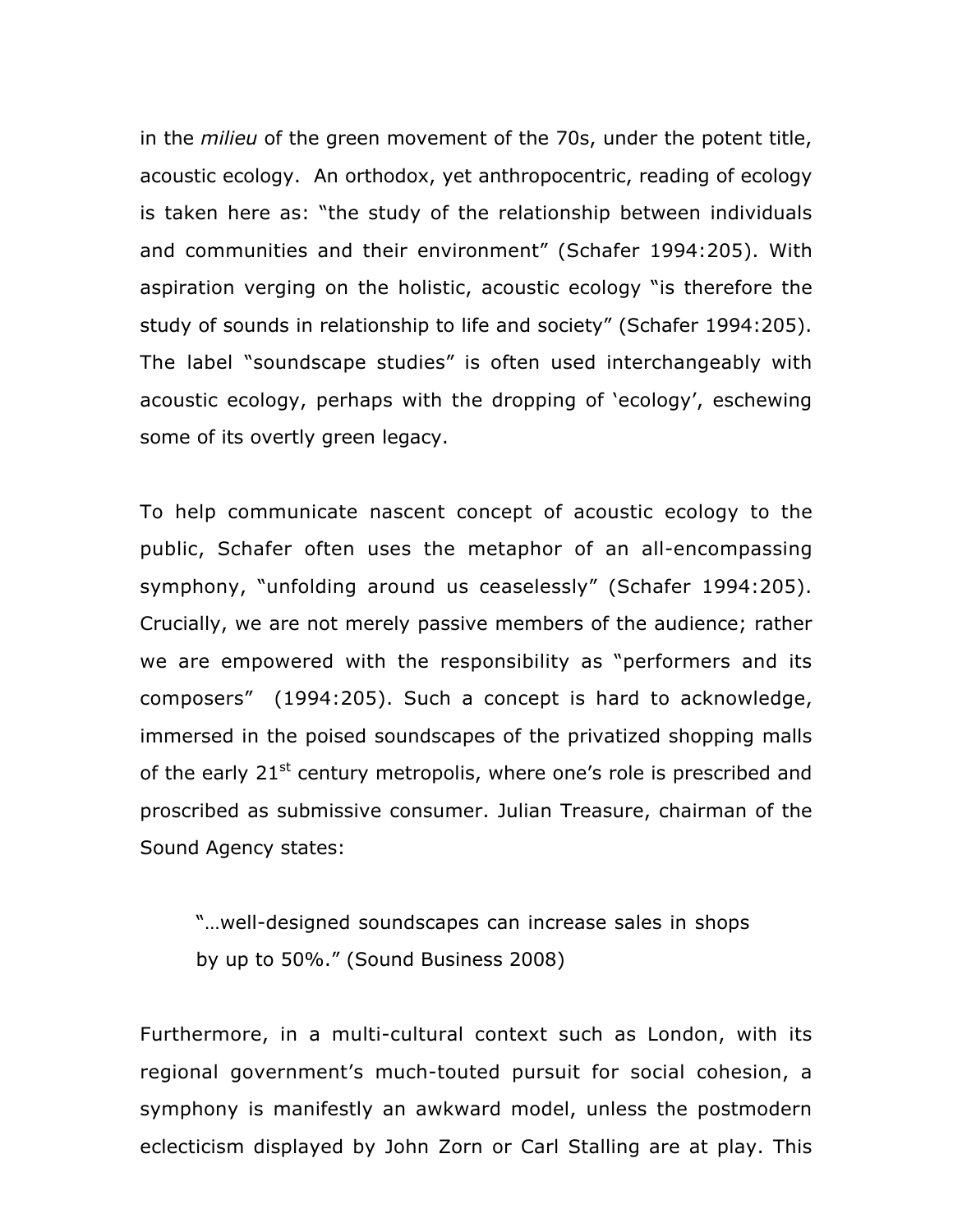begs the questions: in the context of the English countryside, does such a unifying, monadic metaphor still afford some leverage?

Advancing the ideas of Schafer, and Alain Corbin – who wrote a cultural history on bell-ringing in nineteenth-century France (Corbin 1998) – in the introduction to *The Soundscape of Modernity: Architectural Acoustics and the Culture of Listening in America, 1900- 1933* (2002), Emily Thompson's provides an elaboration on the definition of soundscape which more closely resonates with Cosgrove's notion of landscape:

"Like a landscape, a soundscape is simultaneously a physical environment and a way of perceiving that environment; it is both a world and a culture constructed to make sense of that world… A soundscape's cultural aspects incorporate scientific and aesthetic ways of listening, a listener's relationship to their environment, and the social circumstances that dictate who gets to hear what. A soundscape, like a landscape, ultimately has more to do with civilization than with nature, and as such, it is constantly under construction and always undergoing change." (Thompson 2004: 1-2)

#### **2.3 The Theme of Place**

On positing the epic themes of soundscape and now landscape, it unavoidably raises the even more unwieldy theme of place. The humanist geographer Yi Fu Tuan has spent much of his academic life in quest of the hard to articulate and even harder to quantify yet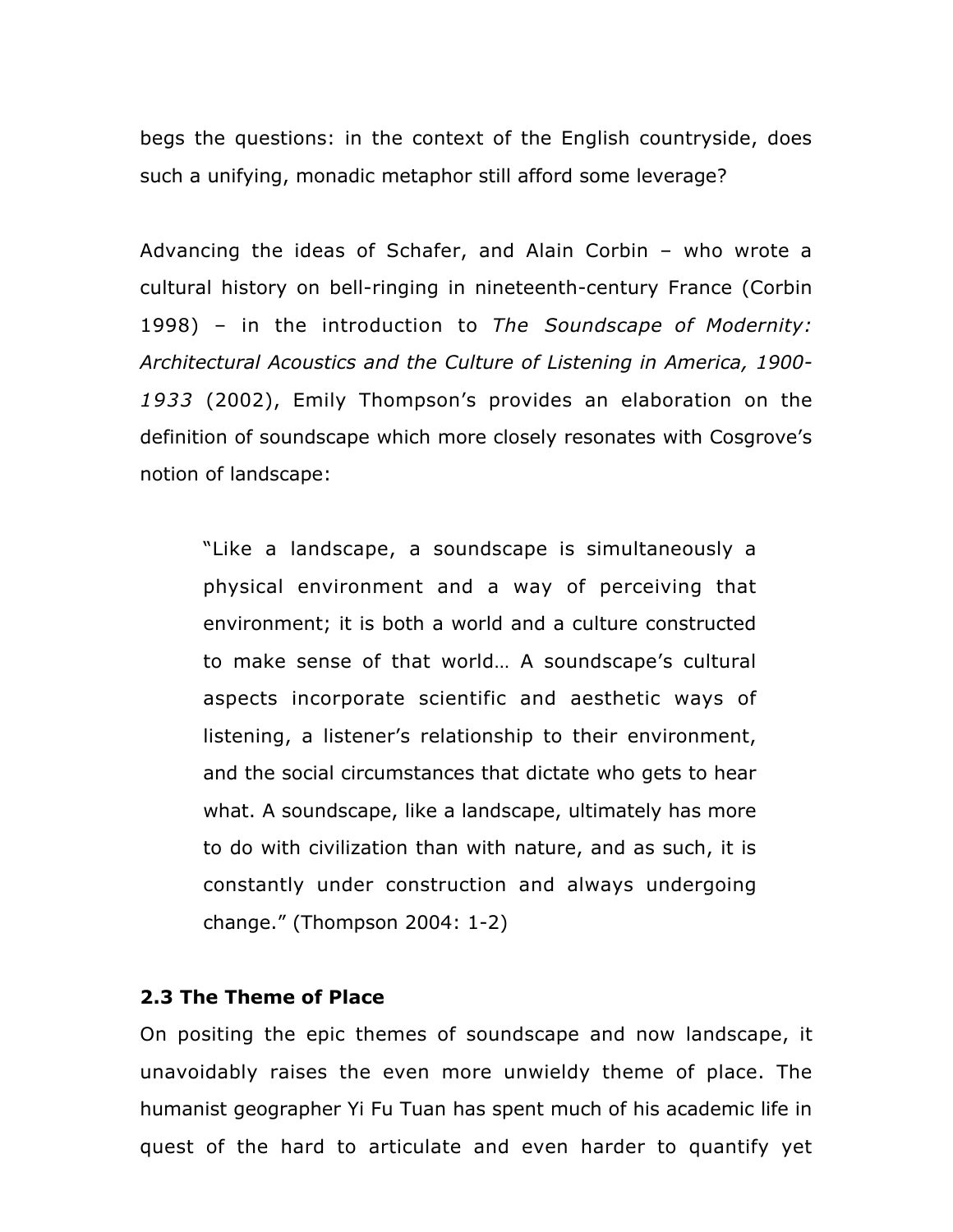habitually experienced sense of place. He begins by differentiating it from notions of "space":

"Space is more abstract than 'place'. What begins as undifferentiated space becomes place as we get to know it better and endow it with value." (Tuan 1977:6)

You can numerically measure space with calibrated protocols recognised by the international scientific community; *vis-à-vis* sound, you can accurately compare and relate the intensity of a sound (i.e. the logarithmic scale of the decibel) and the interplay of frequencies within a given space. There are no international standards however to quantify or qualify place just as, to date, there are no agreed standards for evaluating a soundscape. Quantitative measurements can be taken swiftly, mechanically and objectively. In contrast, to get to know a place takes time. And to effectively communicate that tacit knowledge, we require a robust system for conveying affect: a source of data that is subject to unpredictable change.

Tuan demarcates two modes for getting to know a place (Tuan 1977:6):

• The direct and intimate formed through sensuous experience *in situ*. i.e. audition, vision, equilibrium, touch, gustation, olfaction. In the everyday we habitually experience a combination of sense data that informs each other (i.e. synesthesia/ polymodal). The philosopher Jonathan Rée, suggests: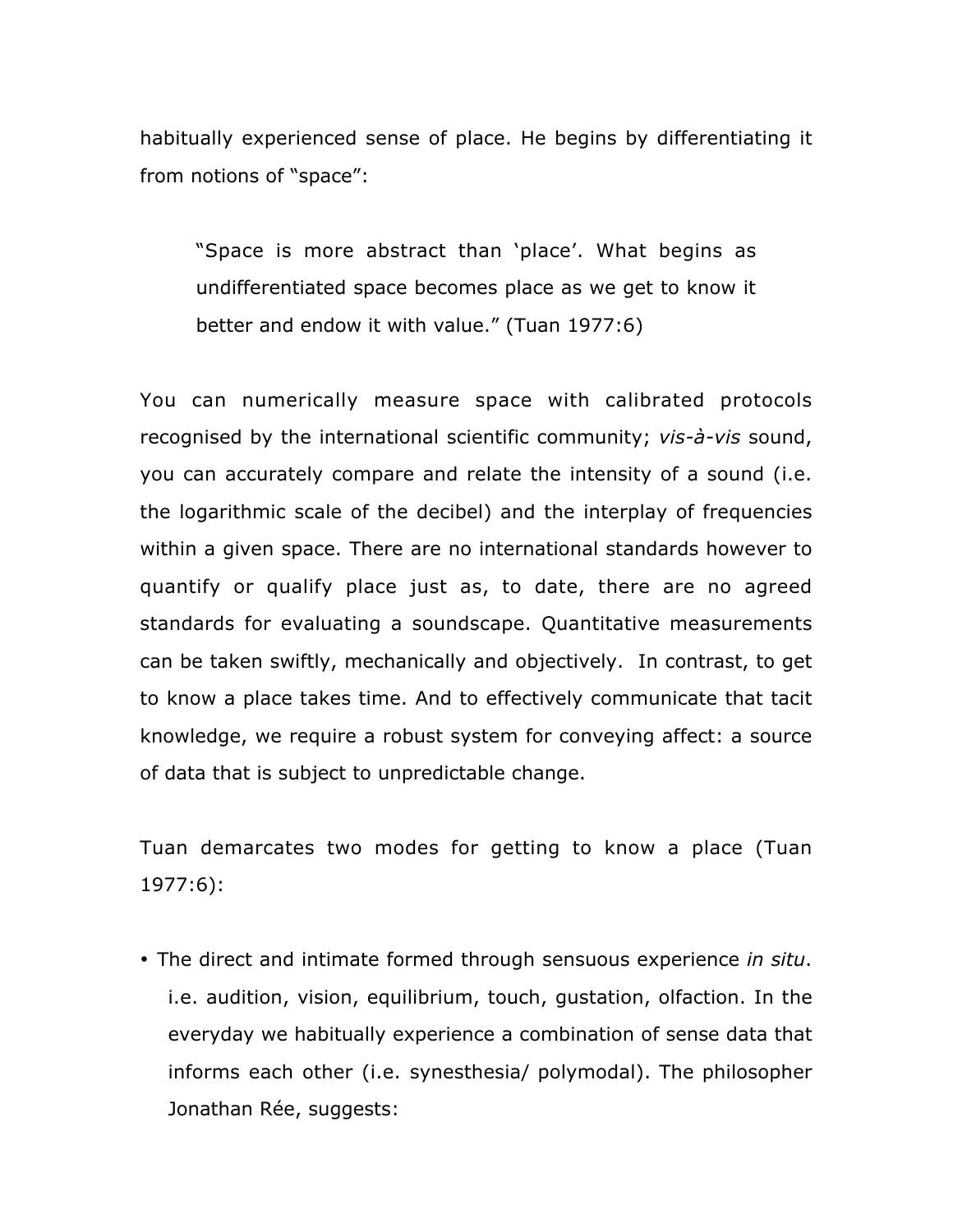"You are not really at home in a place until you have made yourself familiar with how it sounds and resounds." (Rée 53)

• The indirect and conceptual, "mediated by symbols" (Tuan 1977:6), i.e. the political entity of DNPA, the Ordinance Survey® map of Dartmoor (Outdoor Leisure 28), *Hound of the Baskervilles*, etc. This does not necessarily require experience *in situ*, as the symbols transcend physical geography.

As sense of place is formed through a blending of these modes (which may be best regarded as a spectrum rather than a dichotomy), the challenge comes when we try to express the former.

> "[We] can articulate ideas but [we have] difficulty expressing what [we know] through [our] sense of touch, taste, smell, hearing, and even vision." (1977:6)

The volatile nature of articulating such sensory data is exasperated when it interacts with the capricious character of memory and culture. This does not necessarily mean that such data is invalid, however. The social and political geographer Doreen Massey, disregards the "romance of a pre-given collective identity or of the eternity of the hills" (Massey 2005:140), rather she celebrates the ephemeral and effervescent nature of place, opting to refer to it as an "event":

> "…what is special about place is the throwntogetherness, the unavoidable challenge of negotiating a here-and-now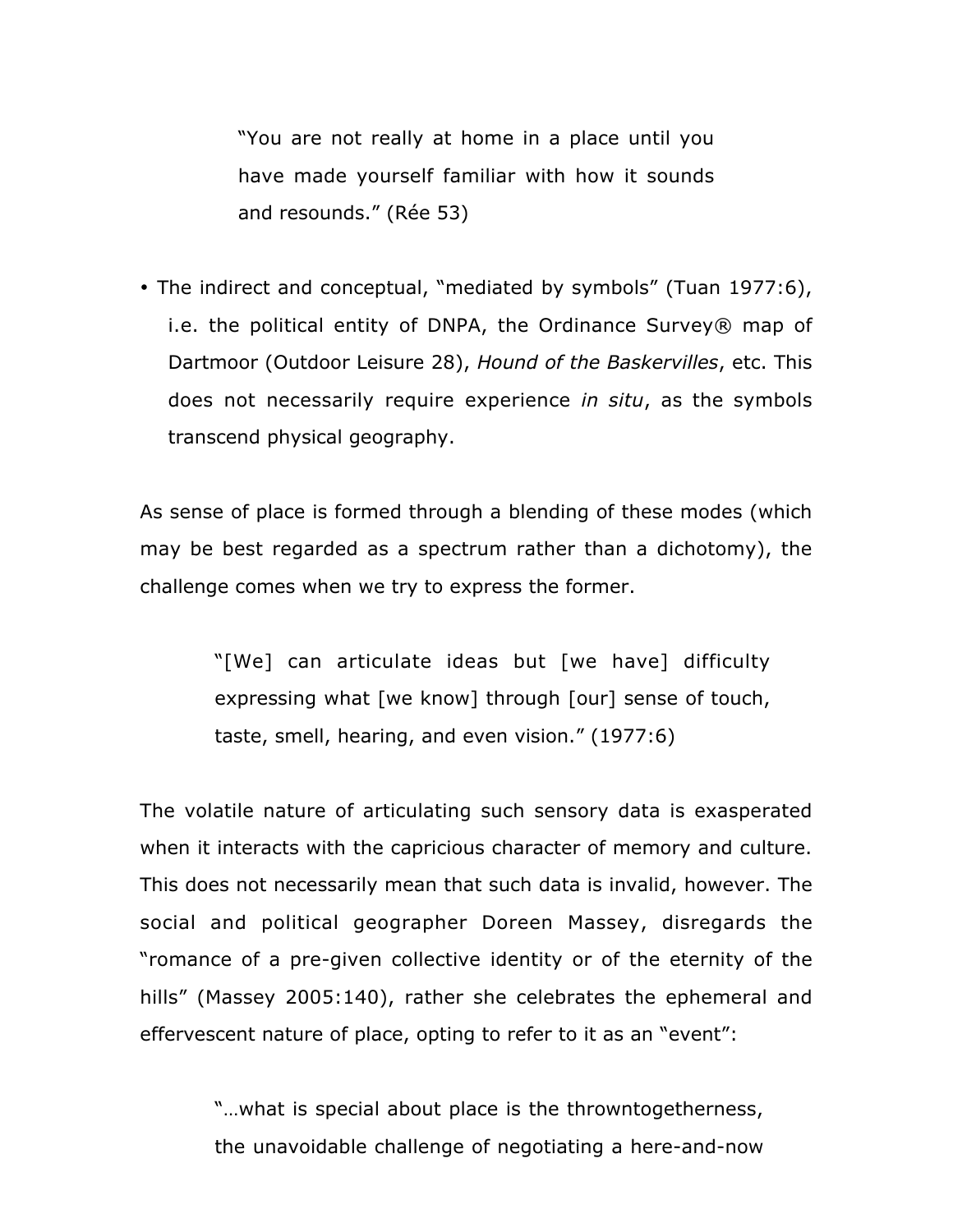(itself drawing on a history and a geography of thens and theres); and a negotiation which must take place within and between human and nonhuman." (Massey 2005:140)

One rare paragon on researching and communicating *in situ* sensuous knowledge extrapolated from assiduous fieldwork is found in the ethnomusicologist/ ethnographer Steven Feld. On studying the Kaluli people of the Bosavi, Papua New Guinea, he articulated his pioneering approach as an acoustemology:

> [Acoustemology explores] acoustic knowing as a centrepiece of Kaluli experience; how sounding and the sensual, bodily, experiencing of sound is a special kind of knowing, or put differently, how sonic sensibility is basic to experiential truth in the Bosavi forests. Sounds emerge from and are perceptually centred in place, not to mention sung with, to, and about places. Just as "life takes place" so does sound; thus more and more my experiential accounts of the Kaluli sound world have become acoustic studies of how senses make place and places make sense. (Feld 1994:4)

#### **3. Sounding Dartmoor's Methodology**

An isolated researcher visiting from another region may be able to convey something of the sounds that can be heard on Dartmoor that occurred during their time *in situ* – from my own perspective, I was born and brought up in Scotland, and prior to the project only had fleeting visits on Dartmoor. But to begin to approach the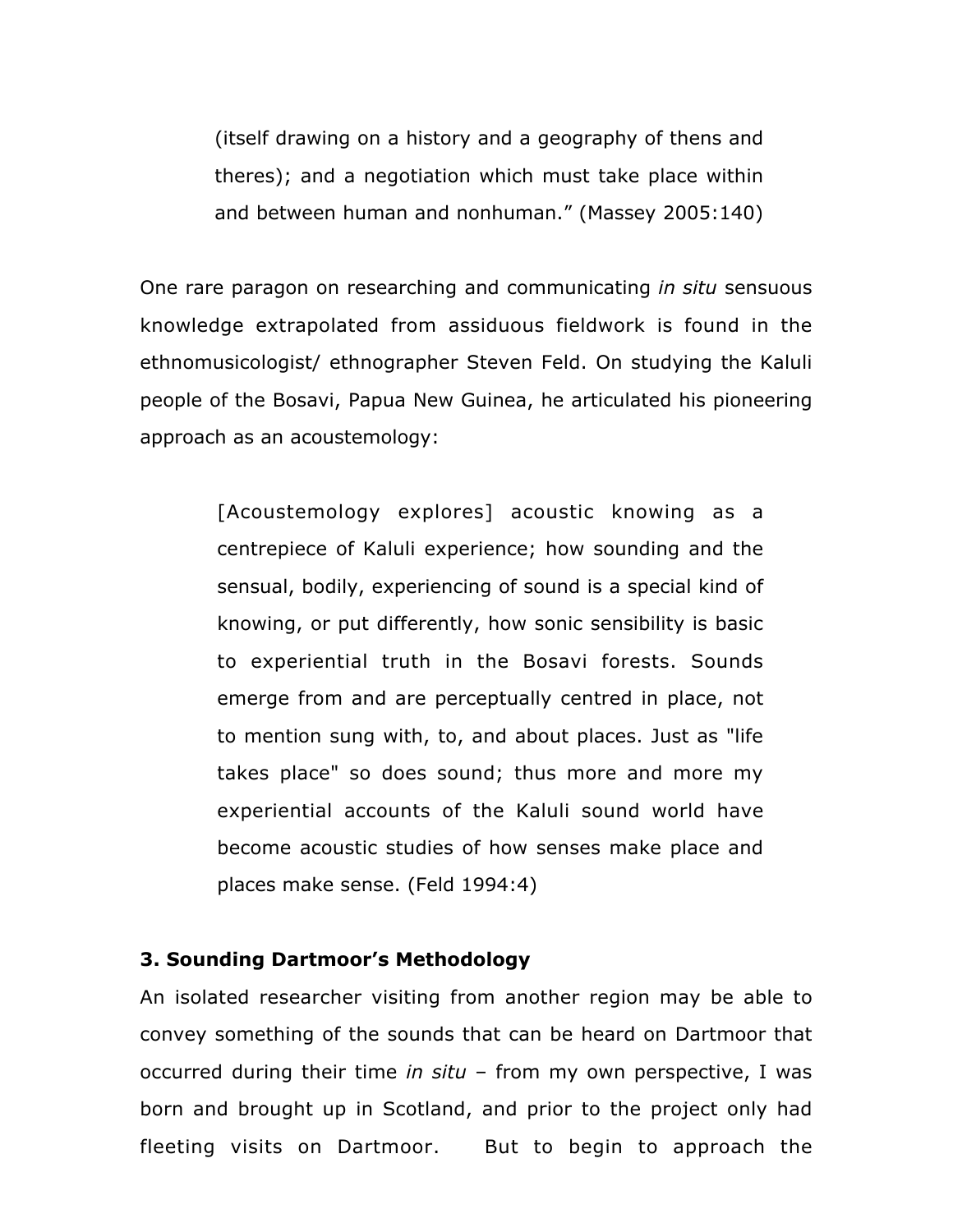"soundscape" of Dartmoor with all its complexities and vicissitudes as articulated by Thompson, *et al.,* proactive participation with the prevailing community was fundamental. In fact for Sounding Dartmoor the local inhabitants were regarded as the authority of the Dartmoor soundscape. It was their perceptions, affections, experiences, comments and anecdotes, in general their sound practices that the project was concerned with (be that imaginary or otherwise): they live with the sounds of Dartmoor year in year out and contribute to its makeup. On this occasion we chose not to include perceptions from tourists despite this group far outweighing the local population in number. Albeit sharing experience *in situ*, the feeling was that tourists' consumption of Dartmoor is an "out-of-the-ordinary" (Urry 1995:132) experience. The sociologist John Urry has named this form of consumption, *The Tourist Gaze* (1990):

"Places are chosen to be gazed upon because there is an anticipation, especially through day-dreaming and fantasy, of intense pleasure, either on a different scale or involving different senses from those customarily encountered. Such anticipation is constructed and sustained through a variety of non-tourist practices, such as film, newspapers, TV, magazines, records and videos which construct that gaze." (Urry 1995:132)

The "gaze" is the visual concept *par excellence*, however it is uncontroversial to assert that sound and allusion to sound, through the practice of sound effects contributes in analogous and discrete ways to the greater economy of signs.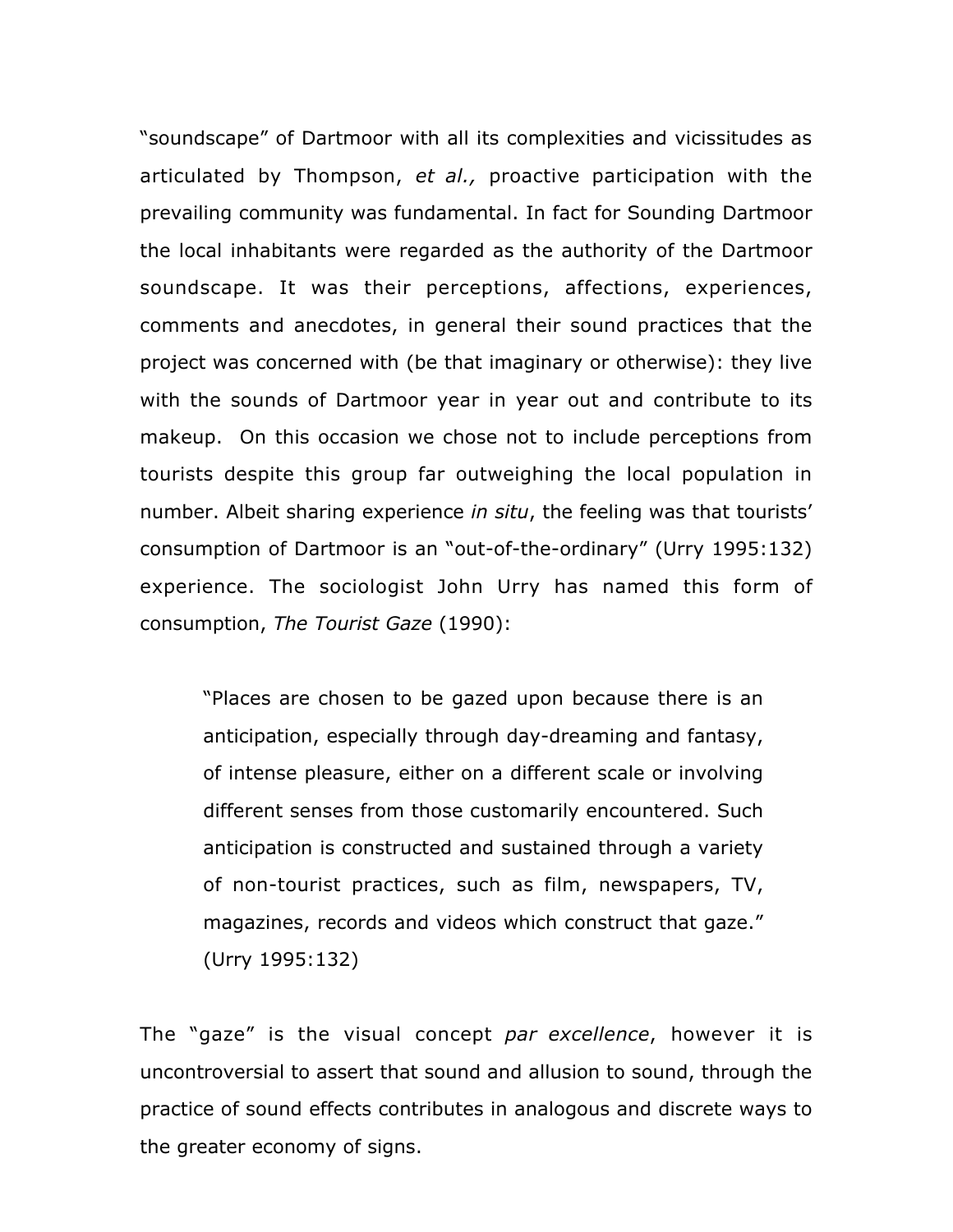## **3.1 Research Questions**

So conflating the above notions on soundscape, landscape and place, Sounding Dartmoor's research was orientated around the following questions:

- What kind of sound making is practiced?
- What are the listen practices of the inhabitants?
- How is their listening and sound making interlinked?
- What are their affective ties of sound to the environment?
- How does their attitude to the soundscape tell us about their relationship with notions of the natural world and/ or wilderness?

We were also very keen to learn how such relationships were changing over time, but sadly this was far beyond the timeframe and budget of the project. Pulling from all of the above questions an overriding question emerged:

• Does the prevailing soundscape relate to notions of place within rural England in the early  $21^{st}$  century, and if so, how?

Frankly this project was only a humble start on addressing the above questions, although at the time, a project that even begins to address such research questions was an exception.

## **3.2 Methods**

Aimed at getting the public to participate and contribute in a creative discussion on the state and their perception of the Dartmoor soundscape, a range of methods were adopted. This included:

• Sound nominations.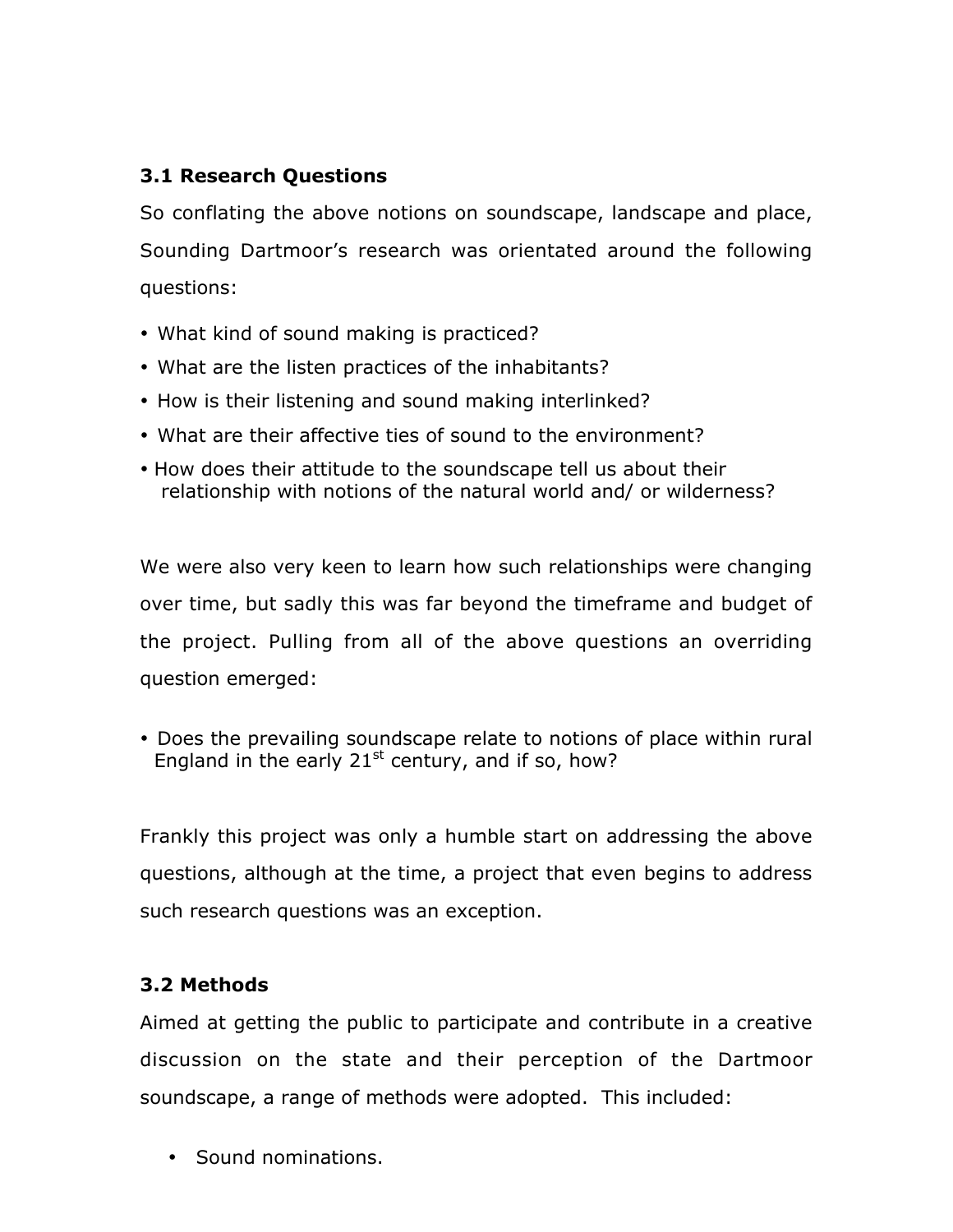- Directed soundwalks.
- Field recording.
- Interactive website and sound archive.
- Multi-channel sound installation in a local gallery (SpaceX, Exeter).
- Publication of a CD of evocative recordings of Dartmoor soundscapes.

The sound nominations – a method adapted from the *100 Soundscapes of Japan* project run by the Environment Agency of Japan in 1997, and the TESE project on the Isles of Harris and Lewis, Scotland, 1999-2002 – provided an initial scoping of Dartmoor soundscape themes pertinent to Dartmoor residents. It also helped us tune into the community to allow us to engage them further in the project's process – Aune Head Arts, based in the centre of Dartmoor was essential here. Field recording offered an invaluable resource for documentation, interpretation and analysis, however soundwalks open to the public and led by a range of individuals with distinct relationships to the land and its sounds, formed the primary activity for Sounding Dartmoor, allowing for the dynamic experience of listening *in situ*. Due to the ephemeral nature of sound, the planning of a soundwalk can only be fixed in advance to a certain extend, and thus the actual carrying out of a soundwalk is always sprinkled with unexpected and yet worthy of note, sonic events. The exhilaration from walking can also give rise to a lucid and yet profound mode of listening:

> "The feel of a place is registered in one's muscles and bones." (Tuan 1977:184)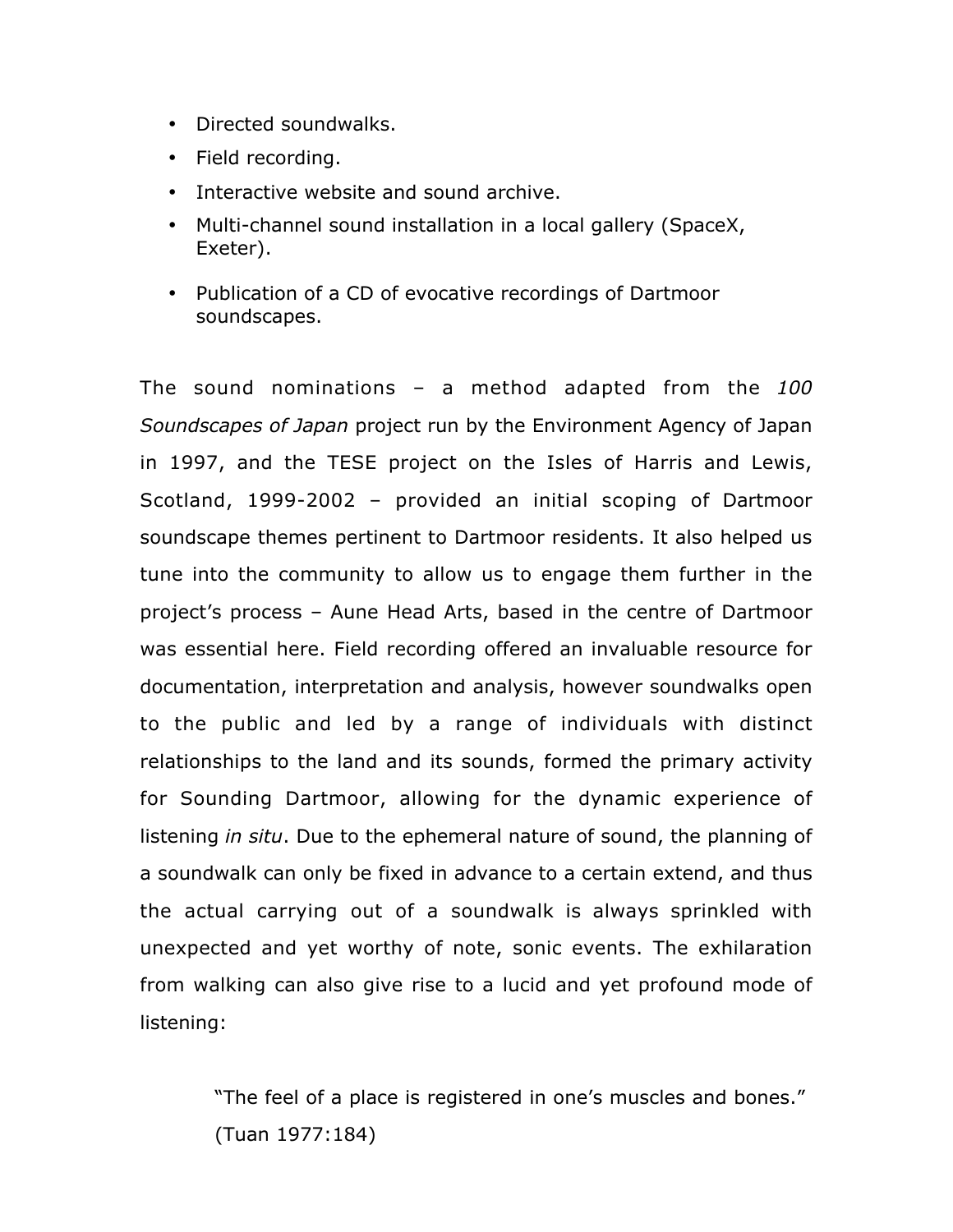

The conclusion of a soundwalk in falling snow led by Andy Stevens.

Moreover, a soundwalk traversing the environment also functions as a mental trigger for issues that extend the audible, towards thoughts that transcend the here and now. Anthropologist Keith H. Basso in *Senses of Place* (Feld & Basso 1996), maintains that:

"…places possess a marked capacity for triggering acts of self-reflection, inspiring thoughts about who one presently is, or memories of who one used to be, or musings on who one might become. And that is not all. Place-based thoughts about the self lead commonly to thoughts of other things – other places, other people, other times, whole networks of associations that ramify unaccountably within the expanding spheres of awareness that they themselves engender." (Basso 1996)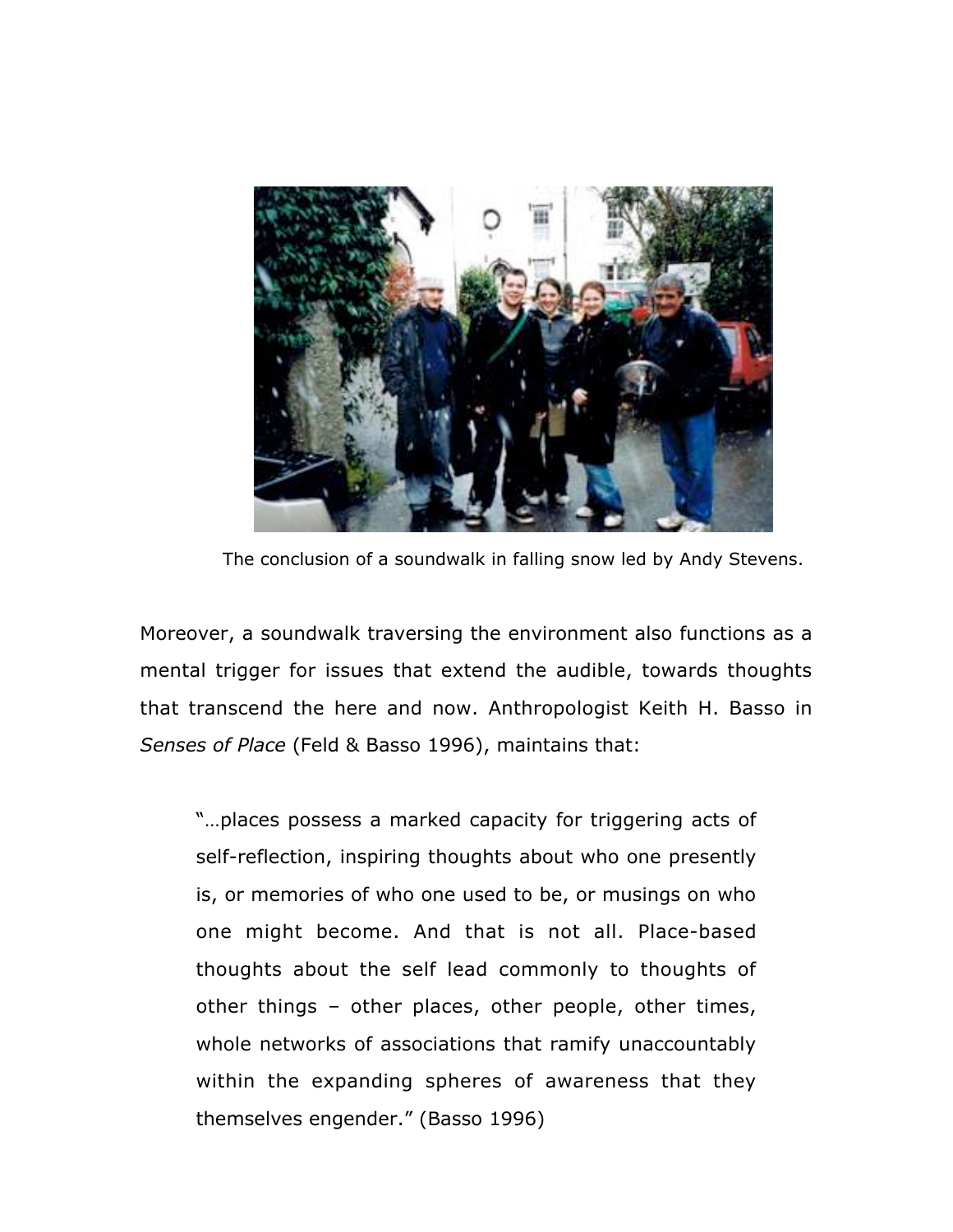To aid the challenge of communicating direct and intimate sensuous experience, arts practice was regarded as a valid even vital method of research (see Drever 2002) in Sounding Dartmoor, as encouraged by Tuan:

"[We] may say that deeply-loved places are not necessarily visible, either to ourselves or to others. Places can be made visible by a number of means: rivalry or conflict with other places, visual prominence, and the evocative power of art, architecture, ceremonials and rites. Identity of place is achieved by dramatizing the aspirations, needs, and functional rhythms of personal and group life." (Tuan 1977:178)

The multi-channel sound installation devised by myself, certainly had such motivation, providing a non-linear blend of evocative Dartmoor field recordings, presented in a darken space. The deterritorialization of sounds, reframed in an immersive environment within a gallery space, invoked a liminal site engendering considered contemplation and reflection of the Dartmoor soundscape without the polymodal distraction of *in situ* experience.

### **3.3 Sounding the Title**

The suggestive project title, Sounding Dartmoor, denotes a concern for the study of the sounds within a geographically and politically determined territory. However there is a second reading: "sound" in English can also refer to health, from the German *sund*, e.g. the familiar cry of "*Gesundheit!*" after a sneeze. In English this can be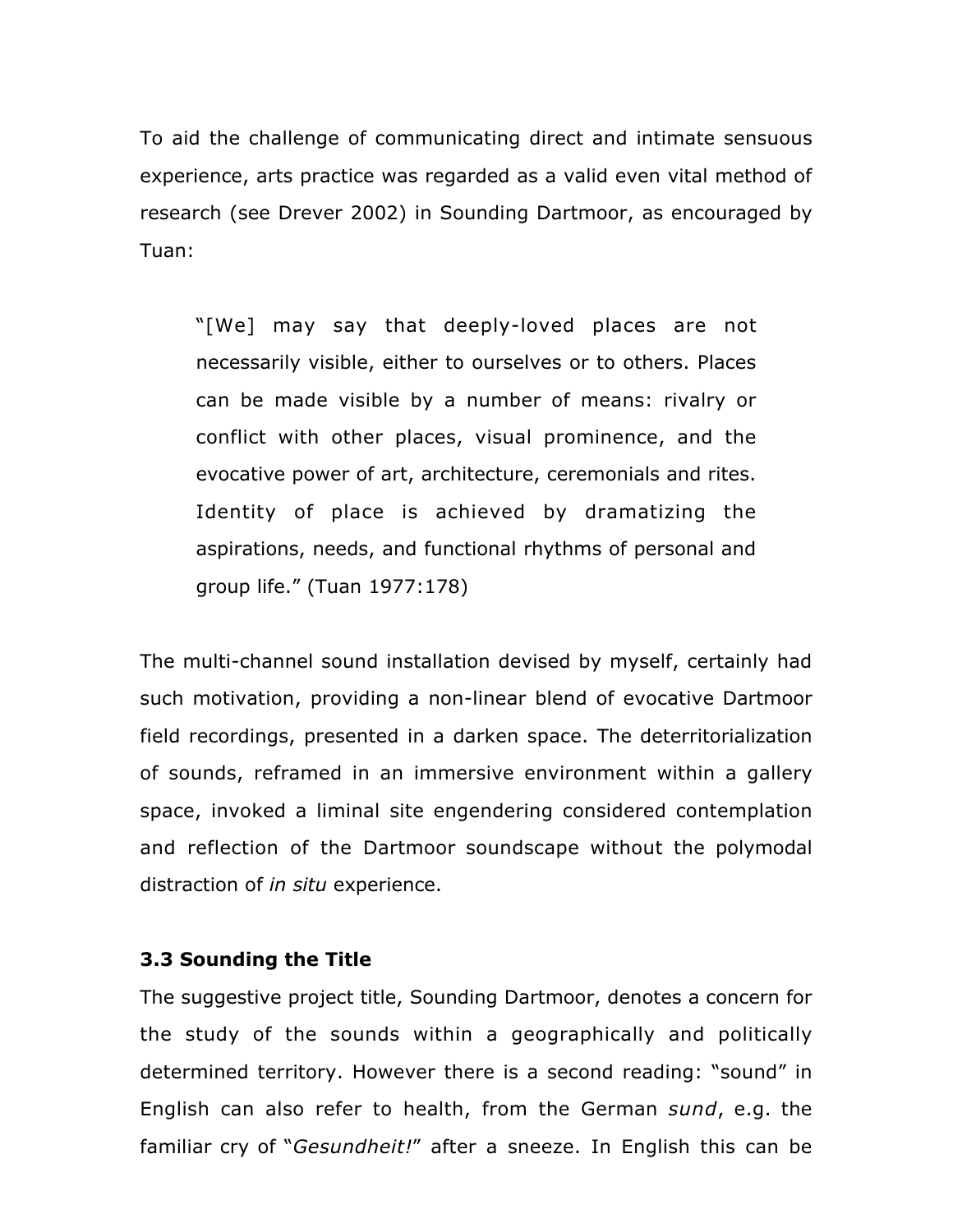extended from the pathological towards notions of political and moral health:

"The soundness of her judgment had hitherto guarded her both from error and blame." (Burney, F., *Cecilia V*., 1782, quoted in Oxford English Dictionary, 2008)

Within "Sounding Dartmoor" the two readings are interlocked, resulting in an ambiguous questioning of sound (of the sonorous kind) in regards to health, with all its connotations.

## **4. National Parks and the Preservationists**

The identity and management of Dartmoor is tied up in the politics and ideology of the National Parks. Dartmoor has been a National Parks since 1951 and is one of nine in England. It is run by the Dartmoor National Park Authority (DNPA), which is funded by Westminster to:

- "Conserve and enhance the natural beauty, wildlife and cultural heritage." (National Parks, 2008)
- "Promote opportunities for the understanding and enjoyment of the special qualities of National Parks by the public." (National Parks, 2008)

These aims can be set in conflict with each other, but the former overrides the later when such conflicts arise, i.e. preservation prevails. Local communities are treated as imperative for the sustainability of this agenda. Thus there is an onus to: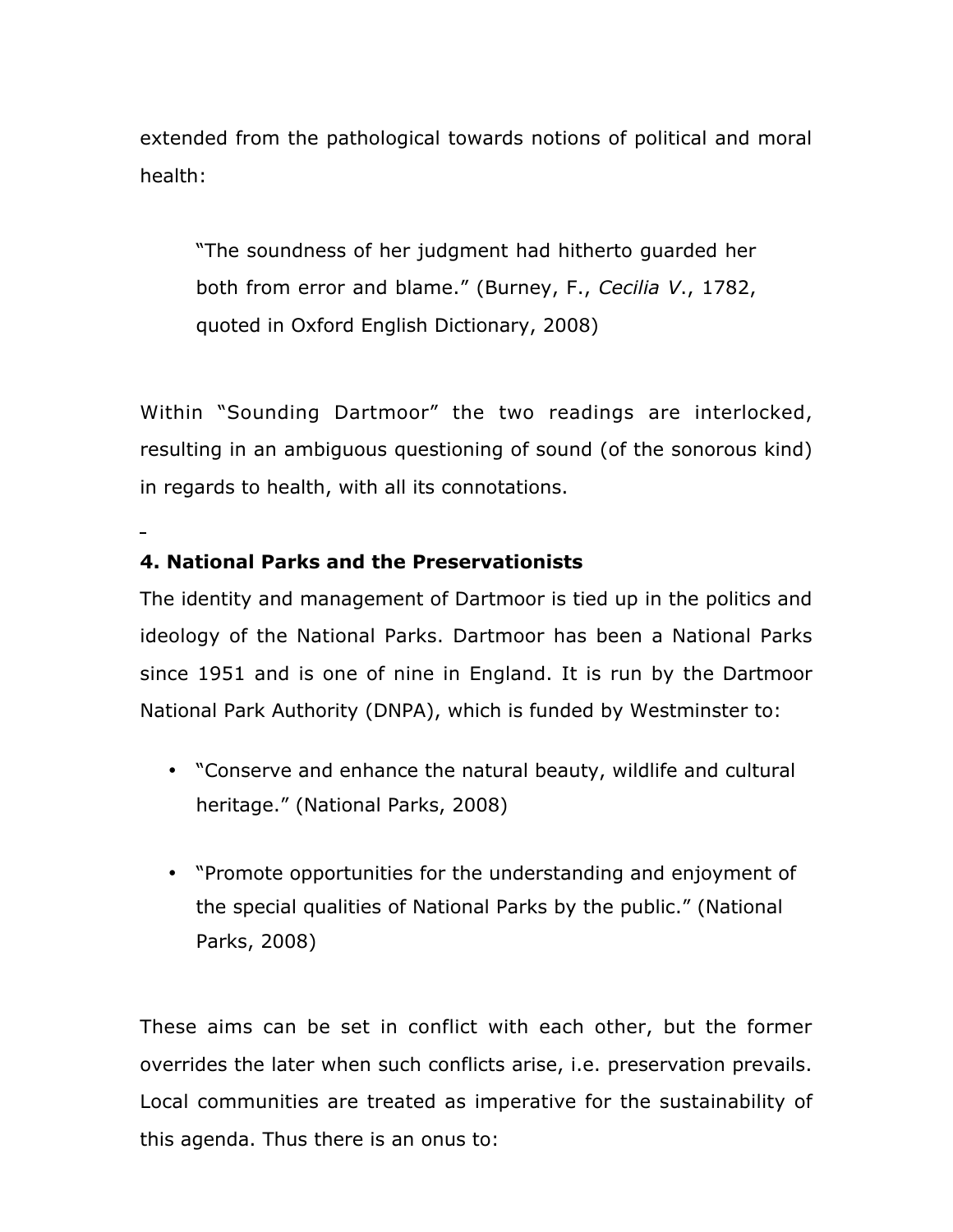"Foster the economic and social well-being of local communities within the National Park." (National Parks, 2008)

Such a concern has been made manifest with the DNPA's scheme to stop "incomers wanting to move to the moor", (BBC, 2002), by restricting availability of housing to those with no roots in the region.

The original selection criteria for National Park status was based on a quest for "wild scenery" (National Parks, 2008) whilst being within easy reach of the metropolis, and in this regard the approach has been seen to be both preservationist and educational (Matless 1998:84). For Vaughan Cornish, one of the iconic figures pushing for the establishment of National Parks, there pertained an overriding spiritual goal:

"the urban population, the majority of our people [could] recover that close touch with Nature which is needful for the spiritual welfare of a nation." (Preservationist Geographer Vaughan Cornish quoted in Matless 1998:84)

Cornish believed that such "spiritual welfare" was available through direct sensuous contact with "nature", inducing a deep state of contemplation. But for this to happen the environment had to be quiet:

"the quietness of the scene is essential, for only in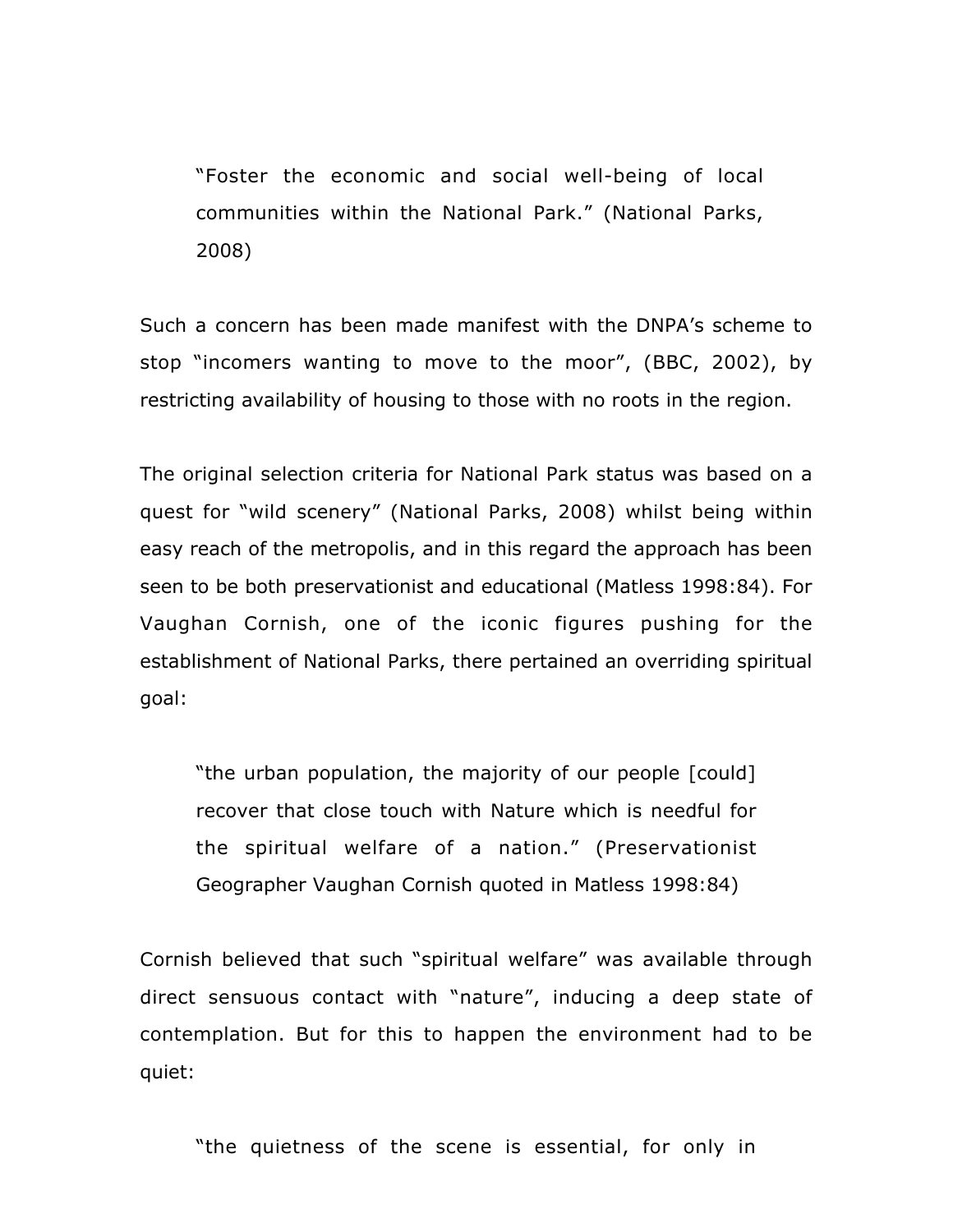quietude can Man hear the voice of Nature and receive its message of eternal truth." (Cornish National Parks 1930, Matless 1998:85)

In contrast to Conan Doyle's gloomy depictions of Dartmoor (i.e. "this most God-forsaken corner of the world. The longer one stays here the more does the spirit of the moor sink into one's soul, its vastness, and also its grim charm." *Chapter 8 - First Report of Dr. Watson*, Conan Doyle, A., 1939), such profound pastoral sentiments as posited by Cornish were not out of kilter with prevailing thought of the time; "Englishness" has long been enmeshed with mythological pastoral themes. Stanley Baldwin, iconic Conservative Prime Minister during the 20s and 30s, regarded the English countryside as typifying what England as a nation symbolized. Associated with this impression, Baldwin included the sounds of hammer on anvil and mating call of corncrakes, announcing:

"These things strike down into the very depths of our nature" (Baldwin, S., *On England*, 1926, quoted in Matless 1998:30)

In parenthesis, the "rattling" mating call of the corncrake disappeared from the English soundscape during the latter  $20<sup>th</sup>$  century and is only now beginning to make a return through an RSPB programme. A corncrake was recorded during a soundwalk of Northton Machair in July 2001, in the TESE project on Harris.

Cornish went on to develop, "aesthetic principles for landscape design"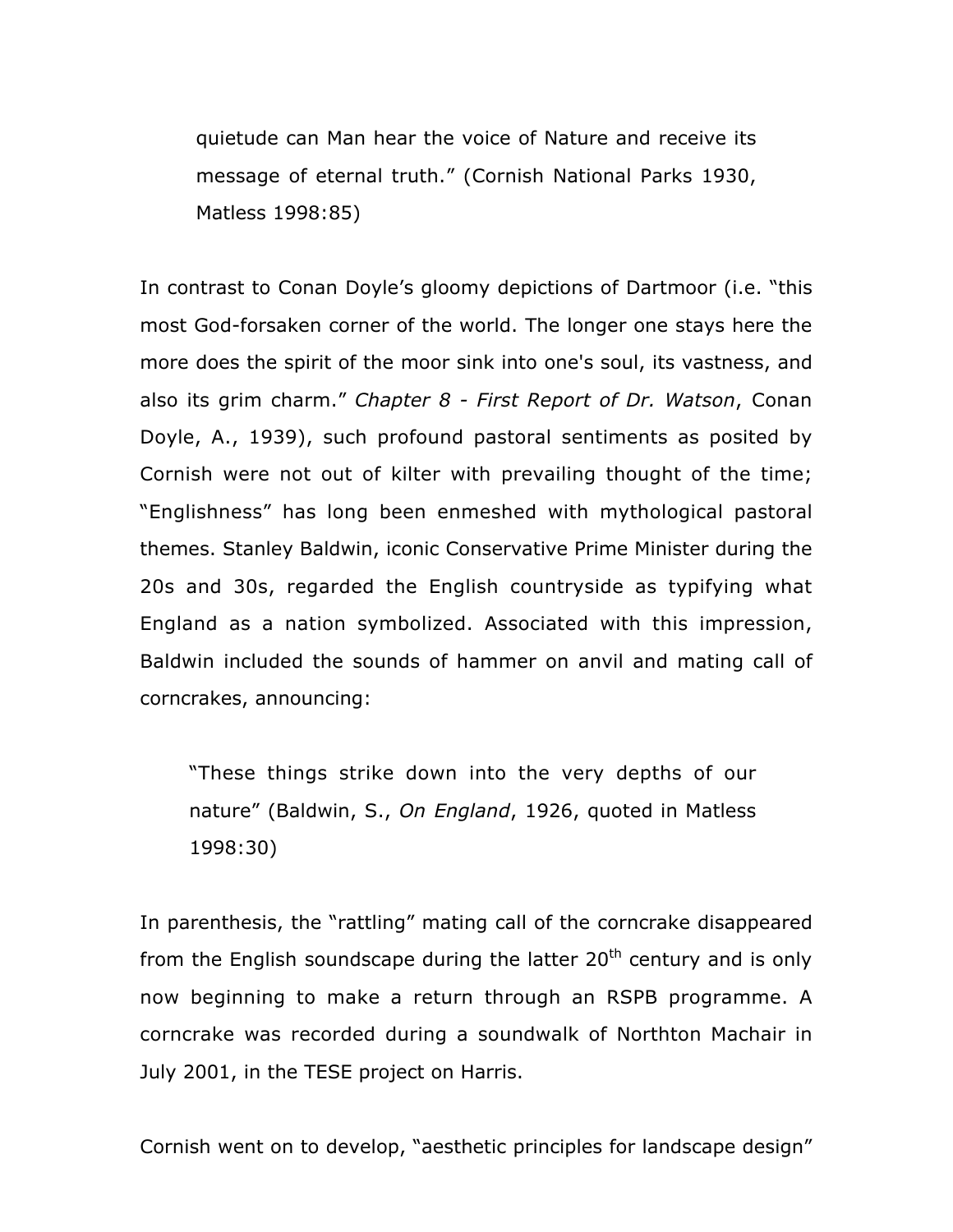under the label, "harmonies of scenery" (Matless 1998:45-6). This includes a selection of specific sounds that he regards as "amenities":

"The song of birds, the sounds of running water… are scenic amenities. Discordant noises are an offence against one of these amenities." (Cornish, *The scenic amenity of Great Britain*, 1934, quoted in Leyshon, Matless, Revill, 1998:24)

Patrick Abercrombie, a founder of the Council for the Preservation of Rural England in 1926, (who in this regard suggested adapting Feng Shui), remarked on the:

"a special … tone in different countrysides …. the honk of the motor-car, the sound of the gramophone … do not enter into the chord: their dissonance is seriously felt and of singular pervasiveness." (Town and Country Planning 1933. quoted in Matless 1998:69)

In the school-masterly introduction to the *National Park Guides, Number One, Dartmoor* (1957), Sir Henry Slesser writes of the "undisturbed peace and grandeur… age-long solitude and integrity of the Moor" (ix-x) of which the Dartmoor National Park Committee, of which he was chair, seeks to preserve. All this effort is compromised, however:

"The fact is that there are still people who, either through ignorance or indifference, have failed to give us mutual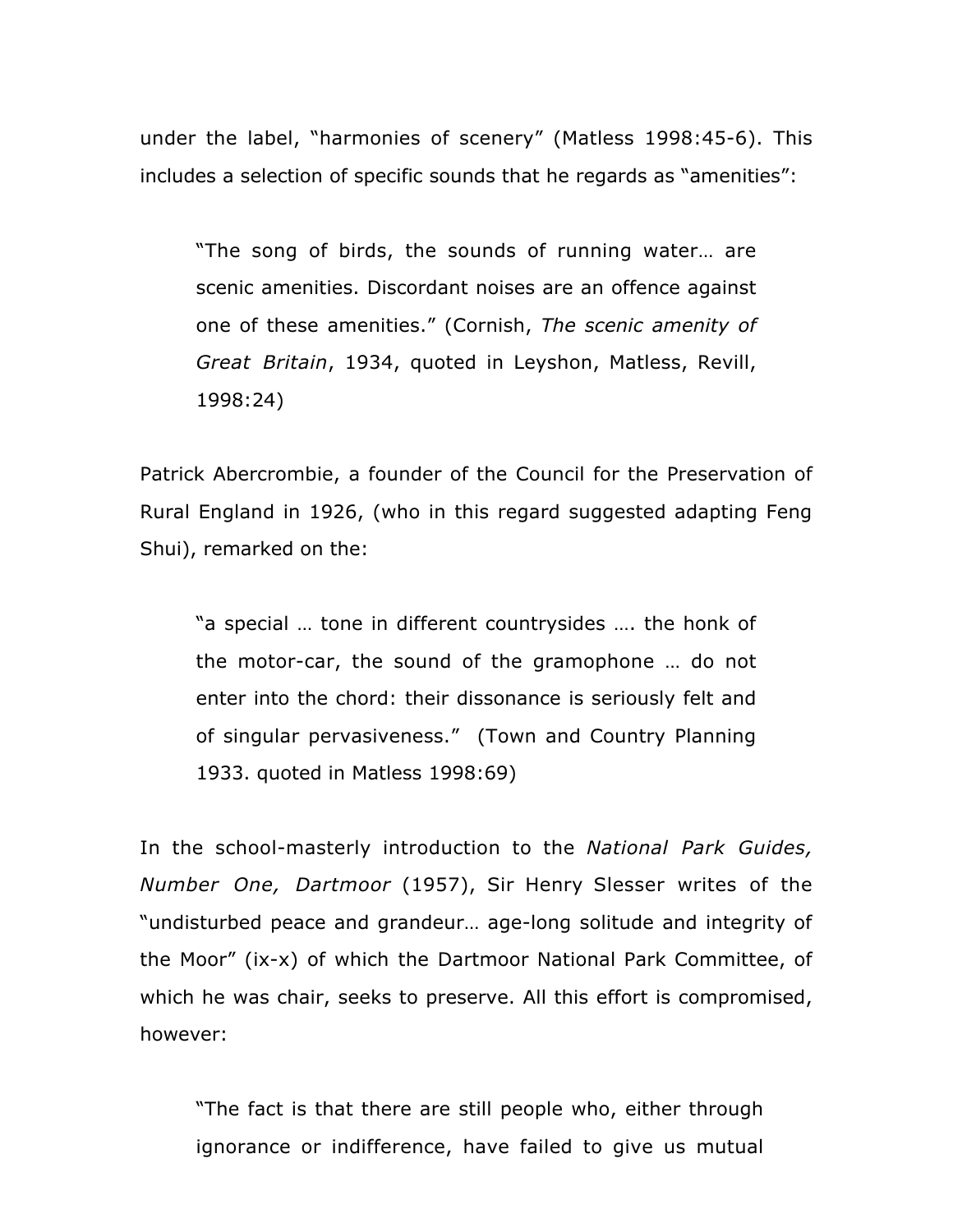assistance without which our work as guardians of the Park can be so easily set at naught." (Slesser 1957:x)

It is interesting to see some of the founding concepts being carried into the contemporary National Park. Under a list of Special Dartmoor Qualities outlined by the DNPA, include, "opportunities for quiet enjoyment". In order to preserve this "special quality", bylaw no. 20 – the infringement of which can incur a £500 fine – states that:

"No person shall play or operate or knowingly cause or permit to be played or operated any musical instrument, radio, television set, record or cassette player, amplifier or similar appliance in such a manner as to give reasonable cause for annoyance to another person on the access land." (DNPA, 2008)

### **5. Pre-History of Rural Soundscape Studies in the UK**

There is a patchy pre-history to rural soundscape studies in the UK.

## **5.1** *Five Village Project* **(1975)**

Funded by the Canada Council in 1975, the WSP travelled to Europe to learn about aspects of the contemporary Northern Europe soundscape, resulting in a comparative study of five villages, including Dollar in Scotland. There is some discussion regarding the selection of the particular villages, and even, why villages over cities? The WSP acknowledged that their funding was limited even to carryout a rigorous study of villages. So cities were ruled out from that start: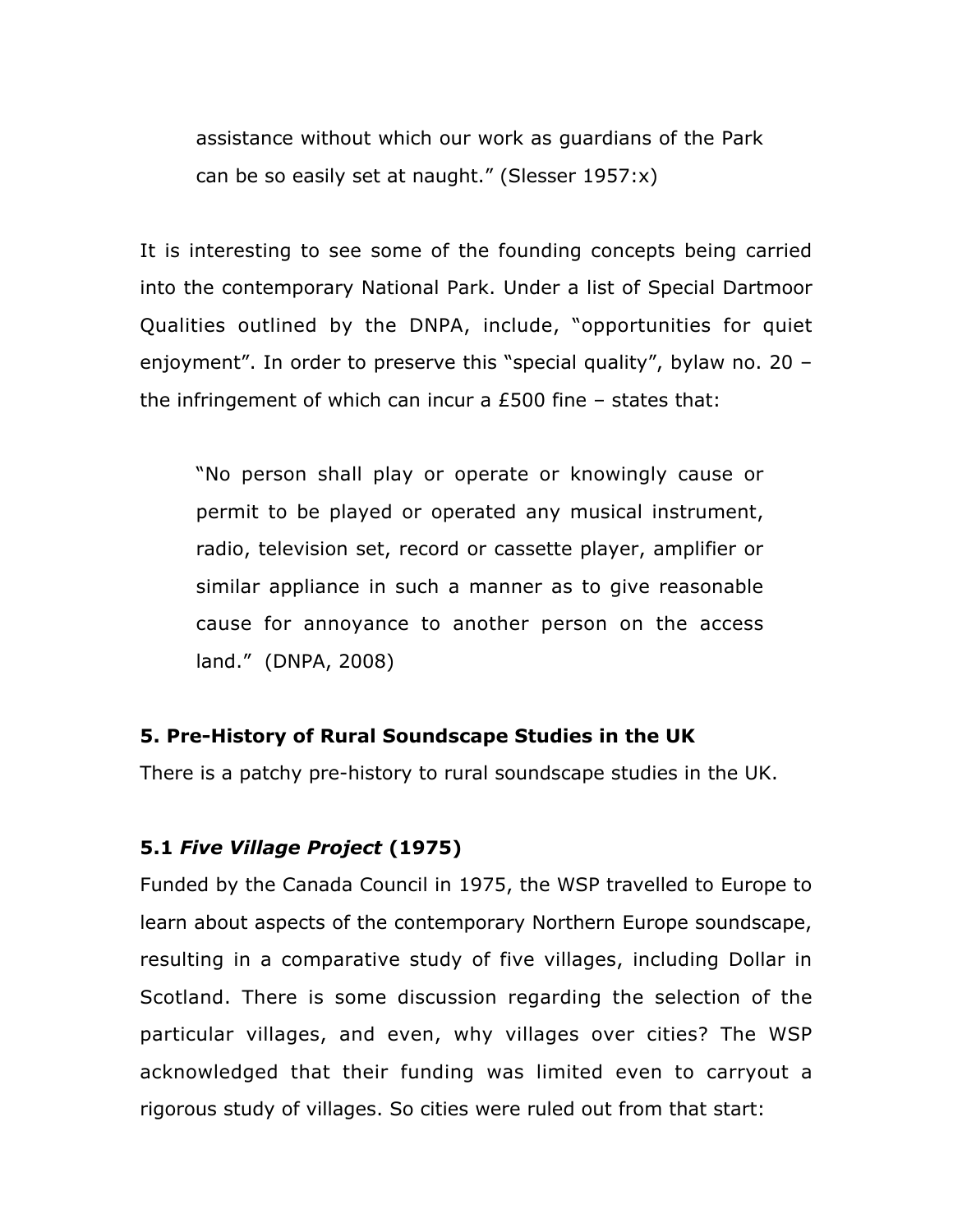"The prospect of arriving at intelligent conclusions regarding the complex soundscapes of cities in the brief time at our disposal would have been quite impossible." (Schafer 1977:1)

When it came to the selection of villages, however, a more pronounced criteria came into play. The villages had to be:

- "off a main road"
- "self-contained and not contiguous with other settlements"
- "buildings would be fairly closely grouped so that soundmaking activities of the village would constitute the largest events in the quiet countryside beyond"
- "the village would have a strong and cohesive social life"
- "acoustic signals of distinction"
- "unusual vernacular sounds"
- "good ambiances to record" (Schafer 1977:1-2)

It is evident that behind their criteria was a salient preconception of a cohesive rural village untarnished by globalisation and industrialisation. Moreover a village that manifests these characteristics gives itself to the terminology already developed by the WSP on studying Vancouver: e.g. keynote sounds, soundmark, etc.

They visited each village for 7 to 10 days, to collect data. Their research process included:

- "Study local archives for references to sound."
- "Record all antiquated sounds"
- "Record and measure intensity of all village sound signals."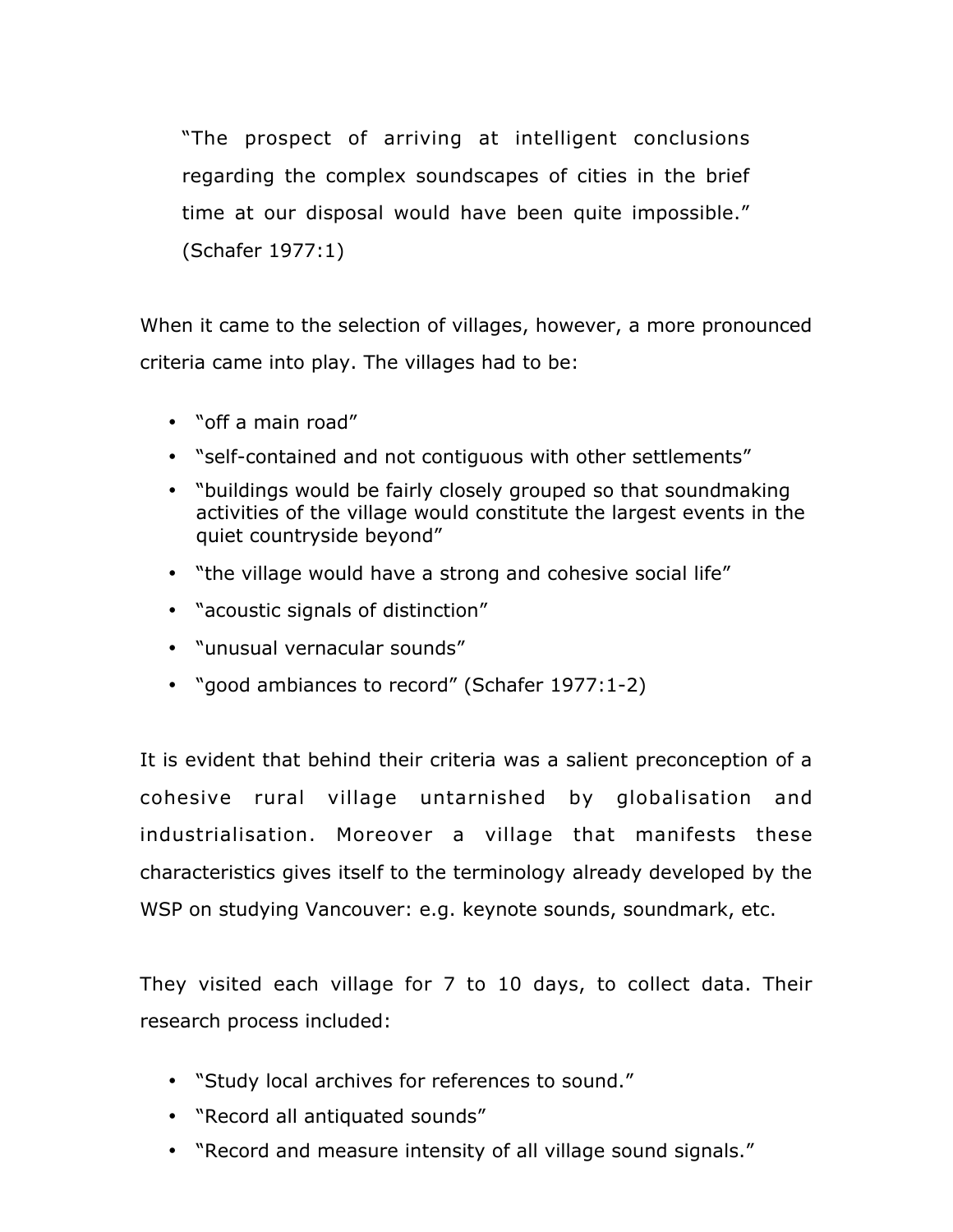- "Make lists of sounds heard throughout the village at different times of day."
- " Sound Preference Tests in village school(s)."
- "Conduct interviews with older people concerning the past soundscape."
- "Focus special attention on any unusual features." (Schafer 1977:2)

Although limited in funds as well, due to the spread-out timescale, Sounding Dartmoor had the advantage that we were able to take in seasonal variation, and thanks to Aune Head Arts, engage the public in a more thorough fashion. There is also a shift in orientation: the Sounding Dartmoor management team functioned more like facilitators of an arts project rather than scientific researchers.

# **5.2 Humphrey Jennings'** *Listen to Britain* **(1942)**

There is history to soundscape work that pre-dates the WSP in England. In Humphrey Jennings documentary/ propaganda film, made from the Crown Film Unit, *Listen to Britain* (1942), we experience a sound portrait (i.e. images cut to sound with no voice over) of pastoral scenes, interjected with the noises of war, suggesting a threat to the hitherto unbroken primordial bond between man and the management of the English landscape.

# **5.3 Ludwig Koch on Dartmoor (1950)**

Another character of note is the great pioneer of natural history recording, Ludwig Koch. On attempting the first definitive collection of recordings of British Birds, he visited Dartmoor in May 1950 to record a sparrow hawk, buzzards and a Montagu's harrier (now an extremely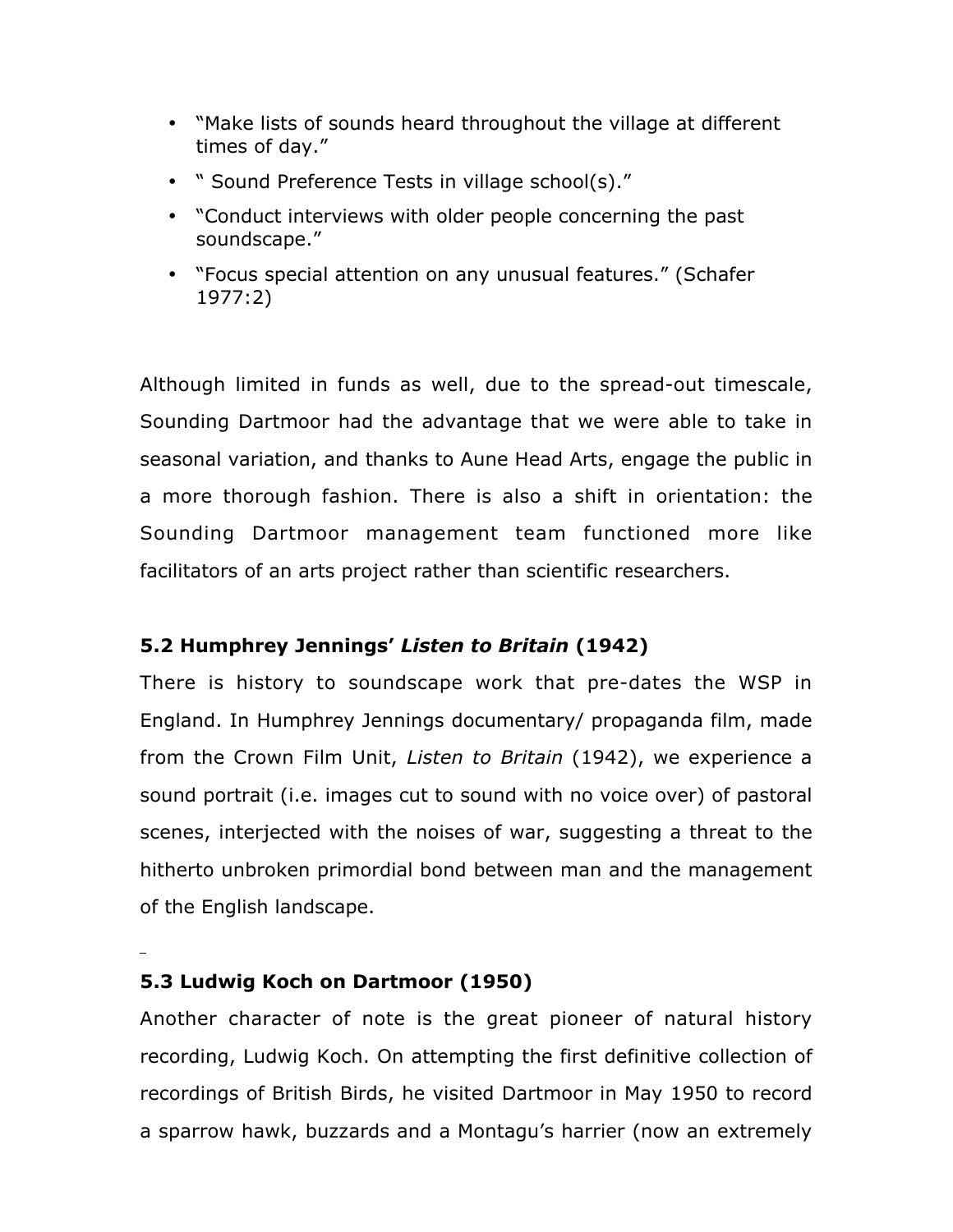rare bird in the UK). On attempting to record on Dartmoor with his rudimentary and highly cumbersome equipment, he remarked on a familiar scenario:

"For the casual visitor, and even for the owner, this spot seemed to be a paradise of quiet – almost – silence but I have learned to be very suspicious, and to reserve my judgment until my machinery is in action and my loudspeaker in position. When I switched on in this paradise I was not surprised to hear a constant shunting of trains, engines whistling, and noise of distant traffic. Apart from that it was indeed silent – for not a bird could be heard." (Koch 1955:144)

Having spent some time on Dartmoor doing field recording myself, I too was drawn to the continuous and ubiquitous noises of transport, now included to the mix the overhead passage of transatlantic flight, and I am sure, hugely increased vehicular transport that brings the *circa* 10.98 million recreational visits.

### **6. Prevailing Soundscape Issues on Dartmoor**

During the Sounding Dartmoor study period (2000-2002) the prevailing Dartmoor soundscape encountered a number of impinging issues: the MOD noise survey, the foot and mouth outbreak and the imminent fox hunting ban.

## **6.1 The MOD**

The outcome of a MOD noise survey, assessing the "noise impact with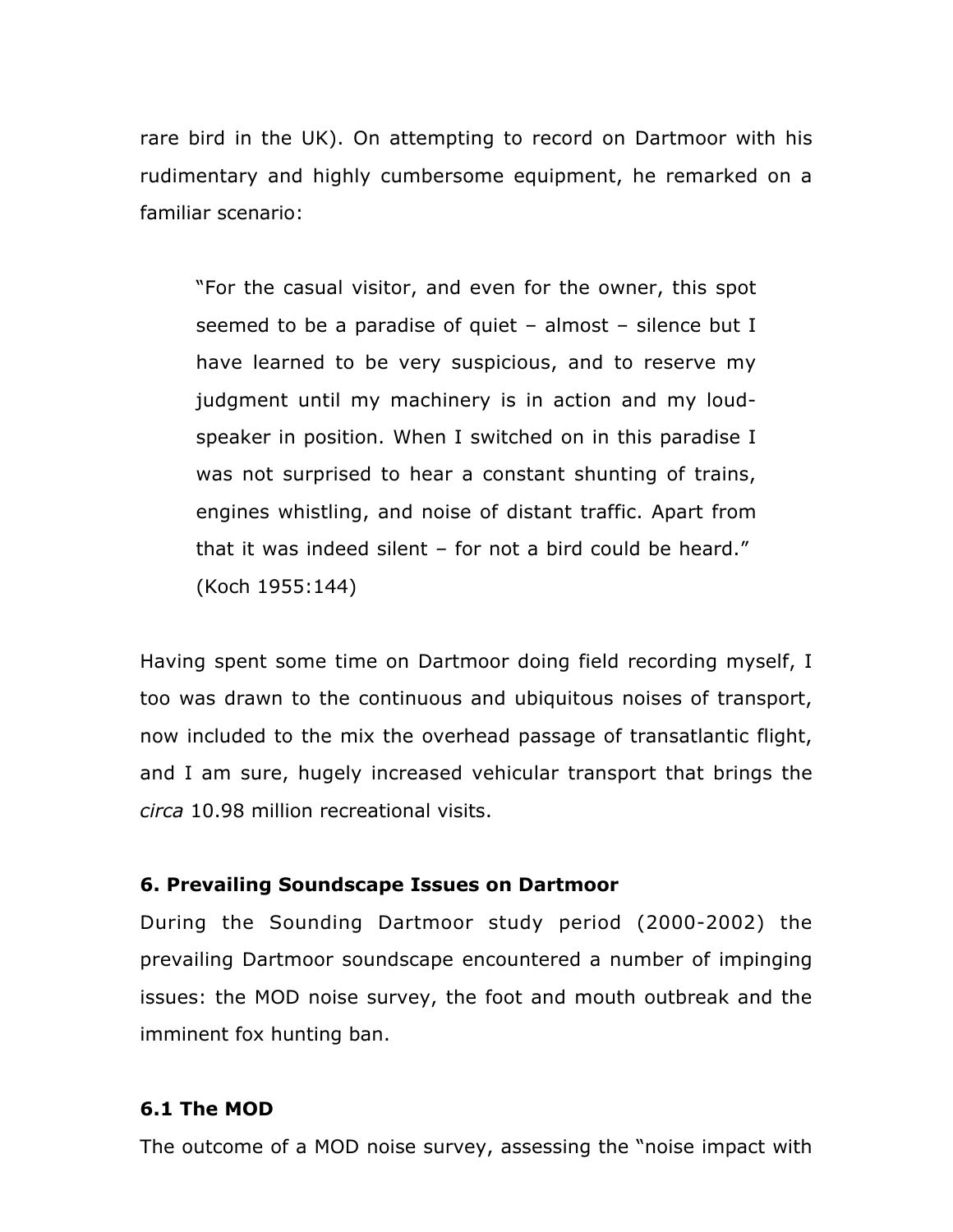respect to sensitive receptors", reported that any increase in ambient noise levels was very short-term and no further measures were required. The report asserts that:

"working farms are less sensitive to noise from military activities than residential properties as working farms typically generate noise during operation of machinery, making additional noise sources less noticeable." (MOD 2002)

This noise survey was done using accepted quantitative methods, and as such does not solicit responses from the public as part of its data gathering. Sounds that "represent the noise and friction of battle… may be heard during dry tactical training, are blanks and pyrotechnics, and are of no danger to the public" (*Dartmoor and its Military Use*, DNPA, 2008), however beyond their limited definition of "sensitive receptors", the exposure to such sounds by a resident or recreational visitors is in sharp conflict to the goals and founding ideology of the National Parks as posited above. The larger argument concerns striking a balance between the MOD's vision statement with the National Parks': "Defending the United Kingdom and its interests" and "Strengthening international peace and stability" (MOD 2008) and the National Park's principal aim of the preservation of "natural beauty".

#### **6.2 Foot and Mouth Disease**

On the 27 February 2001, all moorland and other access land within the Dartmoor area was closed to public access and all recreational activities, including walking, cycling and horse riding, on such land was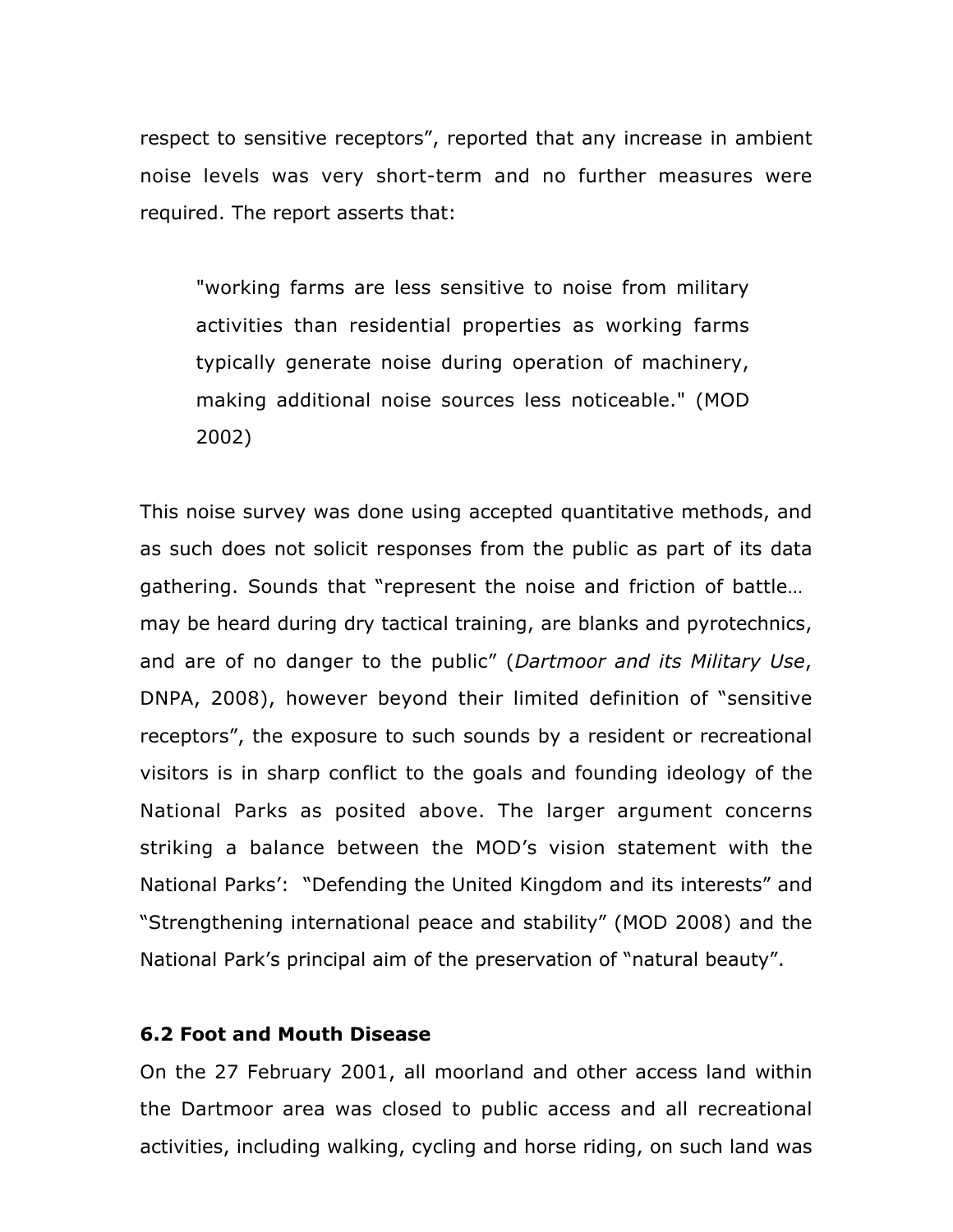prohibited due to the foot and mouth disease outbreak. These restrictions were not completely lifted until the 14 July 2001. Farms in the North West fringes of the National Park, and an isolated case in the centre, lost their livestock due to government enforced culling. It is not only the livestock that are lost through such a procedure; as a knock-on effect the birds that feed on the manure also depart. We hear, in the words of photographer Chris Chapman based in North Devon, of the:

"descending and consuming silence that so many farms experienced during the epidemic." (The Devon Foot and Mouth Inquiry, 2002)

This predicament is ominously reminiscent of Rachel Carson's epoch making *Silent Spring* (1962), which charts a dystopian narrative on the ultimate effects of herbicides and pesticides on wildlife, where, "agriculture is restyled as an enemy of landscape and nature" (Matless 1998:280).

> "On the mornings that had once throbbed with the dawn chorus of robins, catbirds, doves, jays, wrens, and scores of other bird voices there was now no sound; only silence lay over the fields and woods and marsh." (Carson 2000:22)

### **6.3 Fox Hunting Ban**

Fox Hunting with hounds is a wide spread practice on Dartmoor, with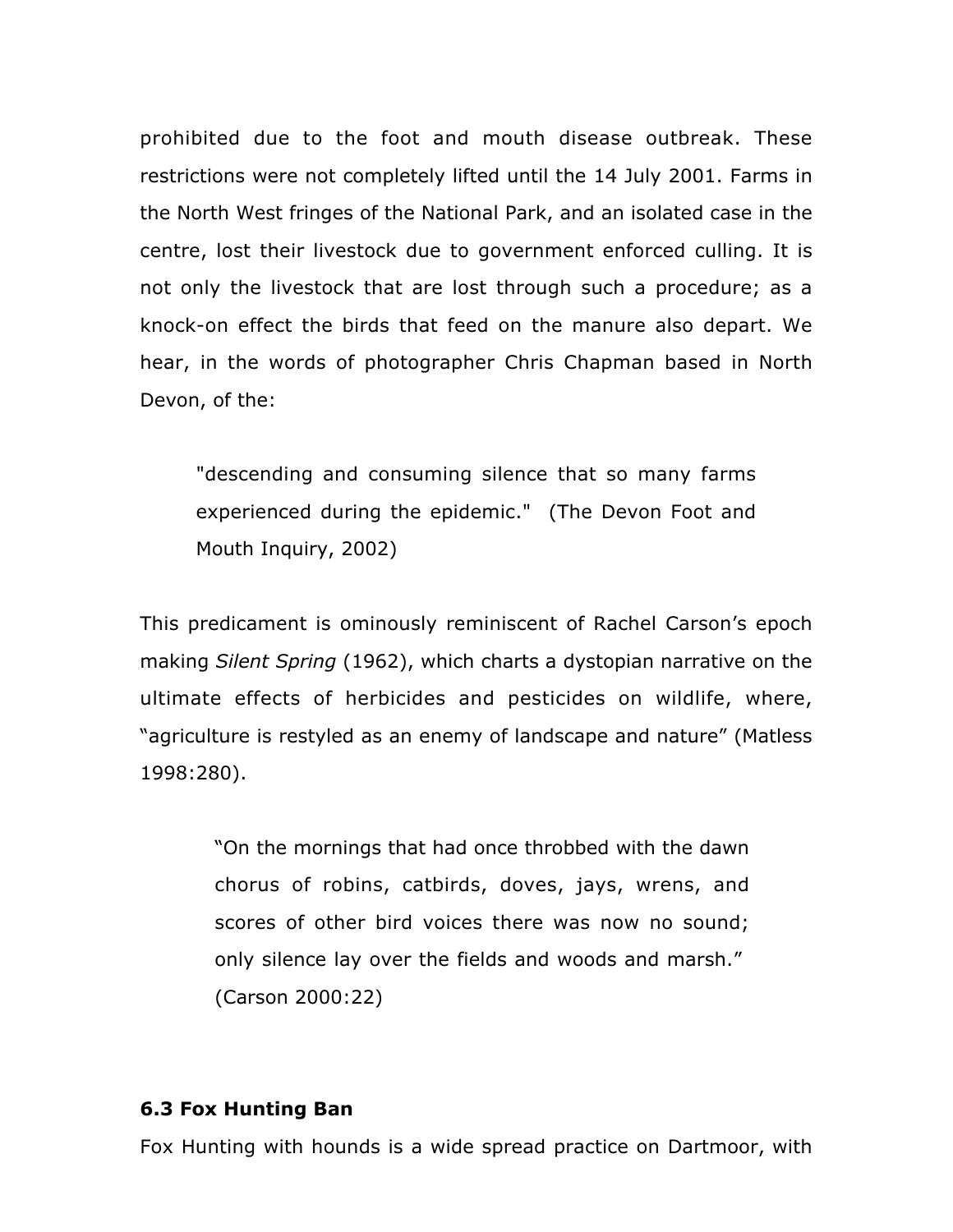five active hunts. Towards the end of the 2002 season there was a real sense that fox hunting was about to be band by Parliament. The sounds related to fox hunting, something that Ludwig Koch studied in his sound book *Hunting by Ea*r (1937), were a common nomination in Sounding Dartmoor, so an effort was made to record fox hunting. In fact the Hunting Act, which makes, "hunting wild mammals with dogs" illegal, was not ratified until 2004. The act still allows for 'trail hunts' and as such hunt meetings are still legal and the sounds of the hunt persist. This is supported by the DNPA:

"The National Park Authority will work closely with the Hunts and other organisations to maintain the tradition and spectacle of activities associated with hunts, whilst ensuring that full respect is afforded to the conservation of Dartmoor, to the enjoyment of other recreational users and the interests of local residents." (DNPA, 2008)

### **7. Sound Nominations**

Free post Sound Nomination cards were distributed around Dartmoor in public centres such as libraries and local shops. The questions posed were ostensibly straightforward:

- What is your sound?
- Where is the sound?
- Why have you selected this sound?

From *circa* 150 nominations received, they included the sounds of: chopping of firewood, waterfalls, the cry and mewing of buzzards,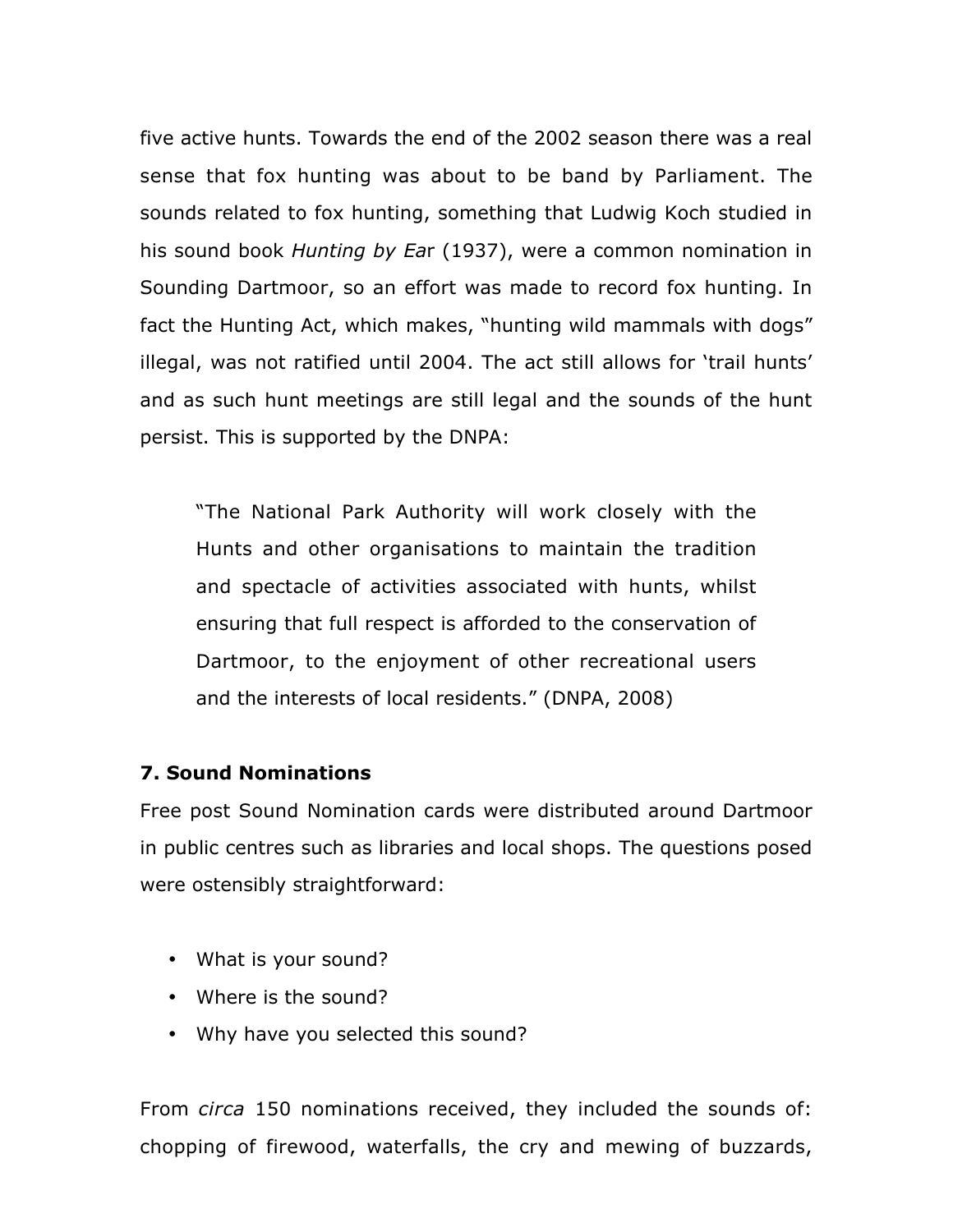stags in rut, low military aircraft, the blacksmith shoeing, crows, a lone bicycle, the sound of grit and gravel crunching underfoot, cars driving over cattle grids, wind in different kinds of trees, water gushing in streams, cry of a fox, rain, tawny owls, horses hooves on turf, the twittering of the skylark, lambs calling, bat calls, cockerels crowing in the morning, water in a brook, thunder, bagpipes, the raven's 'cronk' call, pack hounds, the horns that are blown on a hunt, farmers calling cows in for milking, crackle of a pub fire, the silence of Dartmoor…

Sounds were nominated more than once, i.e. buzzards, ravens, skylarks, wind and silence. Sounds provoked poetic responses, were valued for their heritage or regarded as out of character with the National Park, i.e. low military aircraft. Many of the nominations were highly specific, providing exact location where the sounds were (or can be) heard or could be heard throughout Dartmoor but at only certain times of the year, i.e. gorse popping. Often sound were nominated due to their signification of ownership of land or property by the nominator; behavioural characteristics reminiscent of Deleuze and Guattari's writings on territory:

"No sooner do I like a color that I make it my standard or placard. One puts one's signature on an object as one plants a flag on a plot of land." (Deleuze & Guattari 1987:316)

Continuity with passed ancestors, the bond between "man and land", evocation of childhood memories and sounds under threat such as hunting, also made themselves' manifest. Chiming with the DNPA aims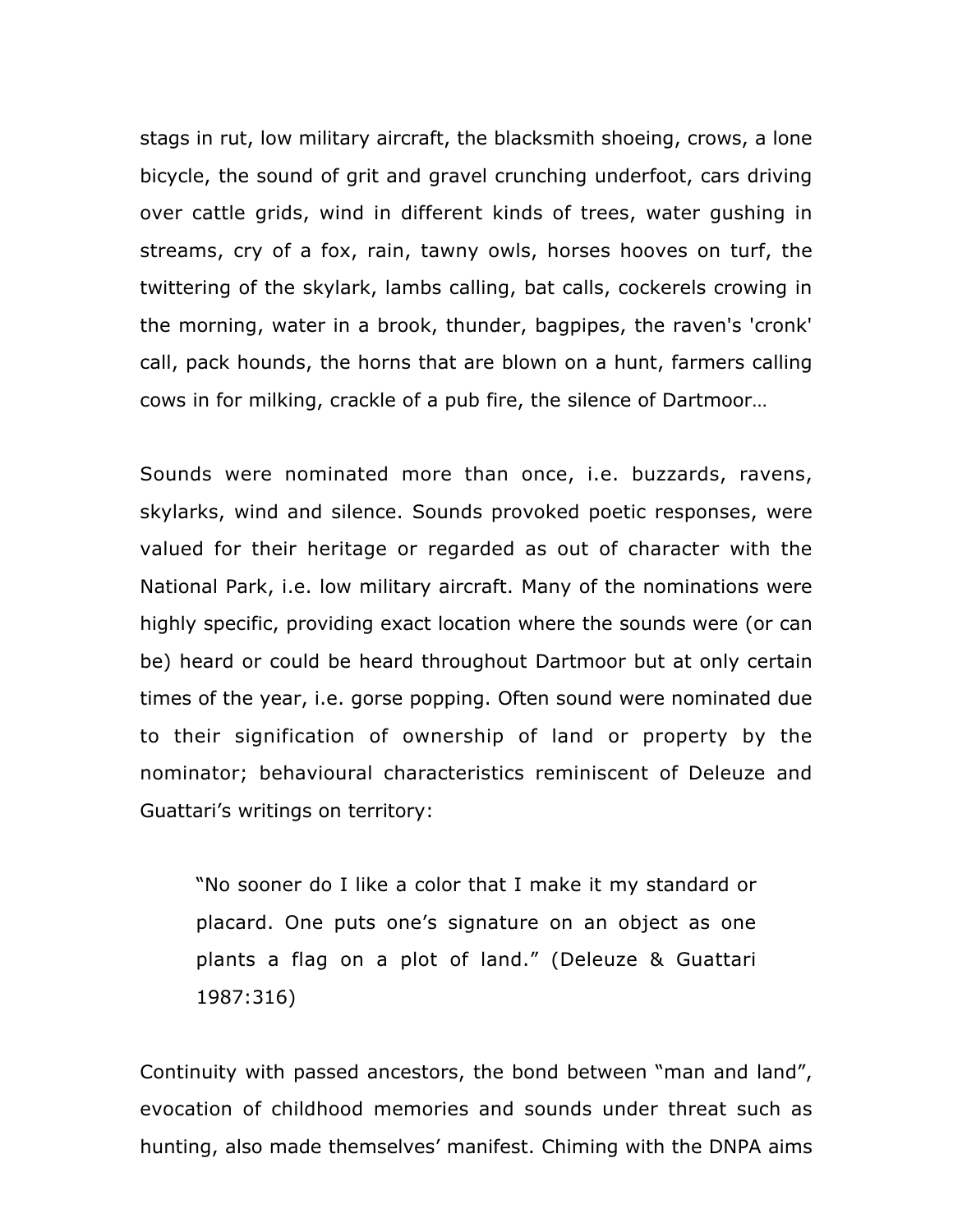as explored above, the most common reason for nominating a sound was for its role in signifying Dartmoor as a place of peace and relaxation,

The range and depth of responses highlighted the role sounds play in our day-to-day experience and understanding of Dartmoor and perhaps more generally English ruralism.

### **7.1 Sound Romance**

We were aware, and in fact quite welcome to the fact that the wording of the sound nomination process ultimately encouraged nostalgia and even aspiration, thus many of the comments openly hark back to childhood and the desire to control, own or preserve. Murray Schafer named the almost hallucinatory, self-selective filtering process on summoning up memories of past sounds as a *sound romance*:

"Any past or disappearing sound remembered nostalgically, particularly when idealized or otherwise given special importance. Whereas new sounds are often experienced as sound phobias, old or past sounds are often elevated to the category of sound romances in memory. Many such sounds were often regarded as unimportant when actually current; yet later, hearing them may trigger strong memories." Truax (1999)

## **7.2 "Metaphorical Evocation" (Rée 1999:57)**

It is also possible that although the nominations submitted may have indicated something sonorous, they were in fact metaphors, standing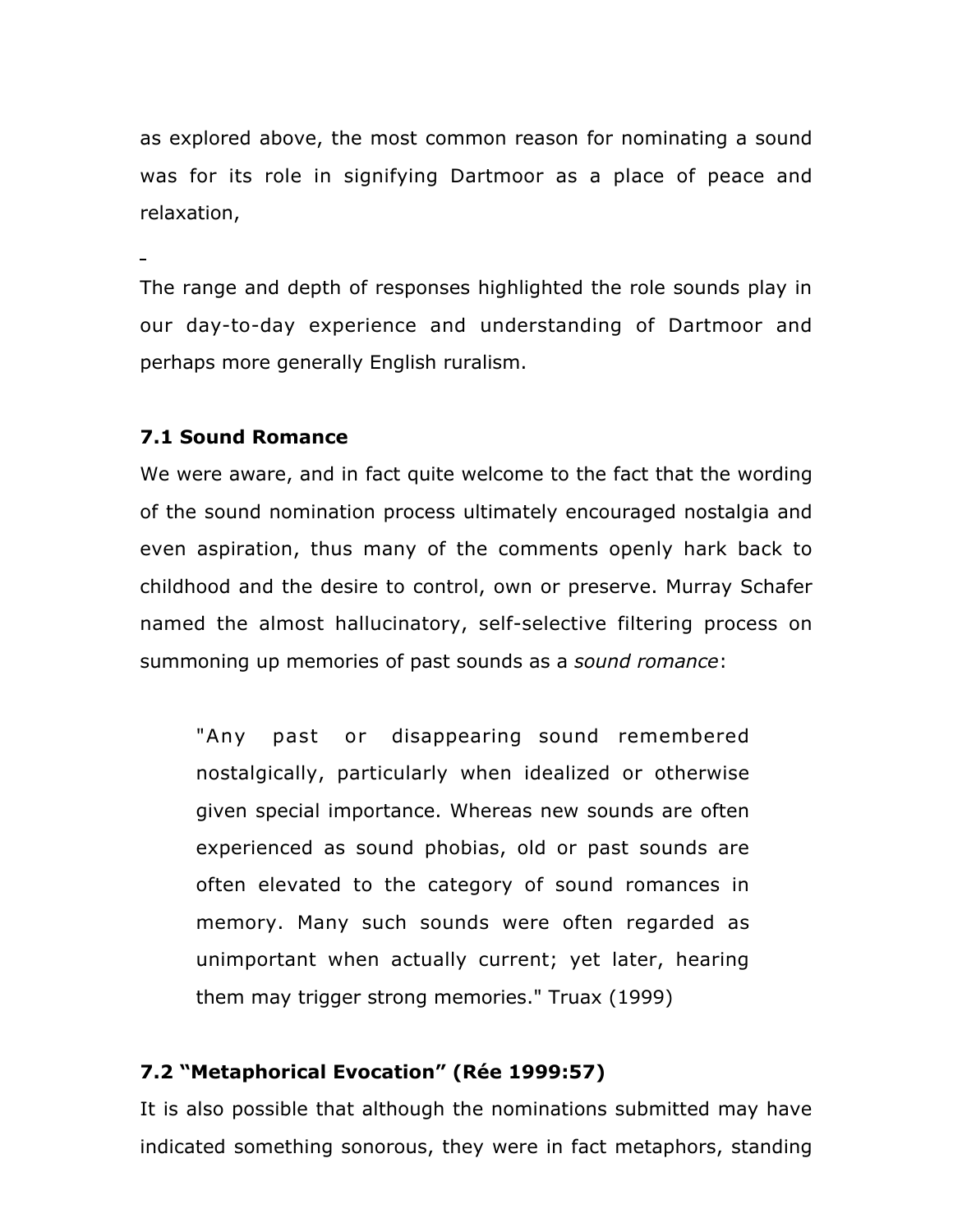in for poetic pointers to transcending notions. We are reminded of the allusion to environmental sound in the work of the Lake District (another National Park) poets, Wordsworth and Coleridge. Peppered throughout their poetry and prose we often find recourse to descriptions of rural sounds. Attributing a "voice to nature" (Rée 1999:56), Coleridge writes of the "the brook's chatter" and "the breeze, murmuring indivisibly" (Coleridge, 'Lines written in the Album at Elbingerode' 1799, quoted by Rée 1999:56-7).

## **8. Topophonophilia**

"Topophilia takes many forms and varies greatly in emotional range and intensity. It is a start to describe what they are: fleeting visual pleasure; the sensual delight of physical contact; the fondness for place because it is familiar, because it is home and incarnates the past, because it evokes pride of ownership or of creation; joy in things because of animal health and vitality." (Tuan 1990:113)

Adapted from Yi-Fu Tuan's concept of *topophilia*, (developed in the same era as Schafer's pioneering work) from his book *Topophilia: A Study of Environmental Perception, Attitudes, and Values* (first published in 1974), my notion of *topophonophilia* stresses the relationship between place, the sensation of sound and sentiment. The detailed and perceptive response of the public to this project was a clear indicator of the deep connection that people have with the sounds they live within and help contribute towards making. Moreover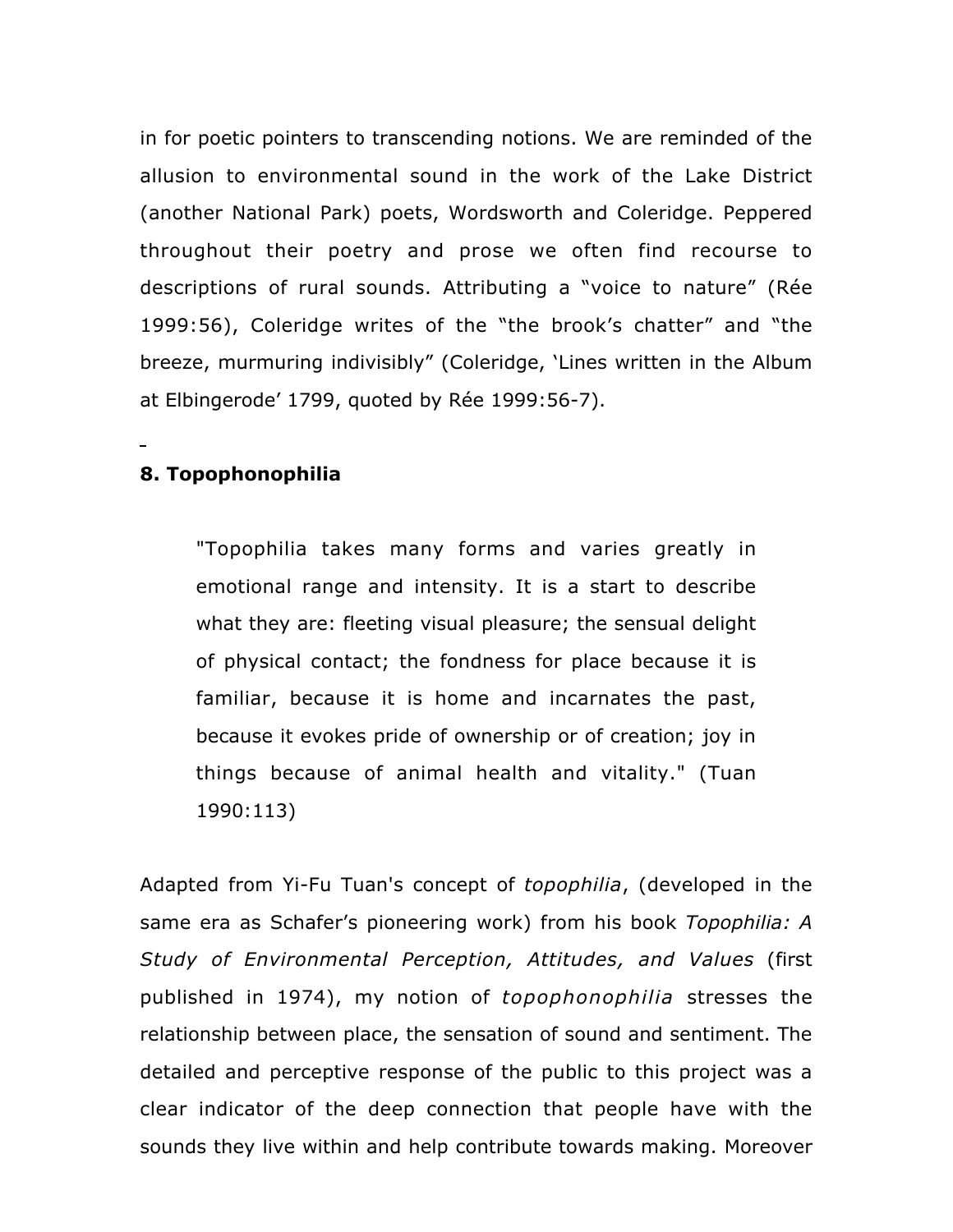the "place" of Dartmoor is still a long way emotionally if not physically from the *non-place of supermodernity* which we experience whilst, "driving down the motorway, wandering through the supermarket or sitting in an airport waiting lounge airport waiting lounge" Augé (1995). But as Augé's warns:

"In the concrete reality of today's world, places and spaces, places and non-places intertwine and tangle together. The possibility of non-place is never absent from any place. Place becomes a refuge to the habitué of nonplace (who may dream, for example, of owning a second home rooted in the depths of the country side)." Augé (107:1995)

This concept is manifest by the rapid growth of the urban retreat of second homeowners, seasonally visiting a region such as Dartmoor in search of a "pastoral idyll", out-pricing the *natives* in the process.

### **9. Conclusion**

"…the ongoing debate on the cultural effects of ruralism, nostalgia and a concern for heritage. For some these are symptoms of cultural health, denoting a continuing concern for nature, for place, for roots; for others they signal only cultural decline, a country unable to face up to the modern world." Matless (1998:16)

Whether we regard the findings of Sounding Dartmoor as one of, as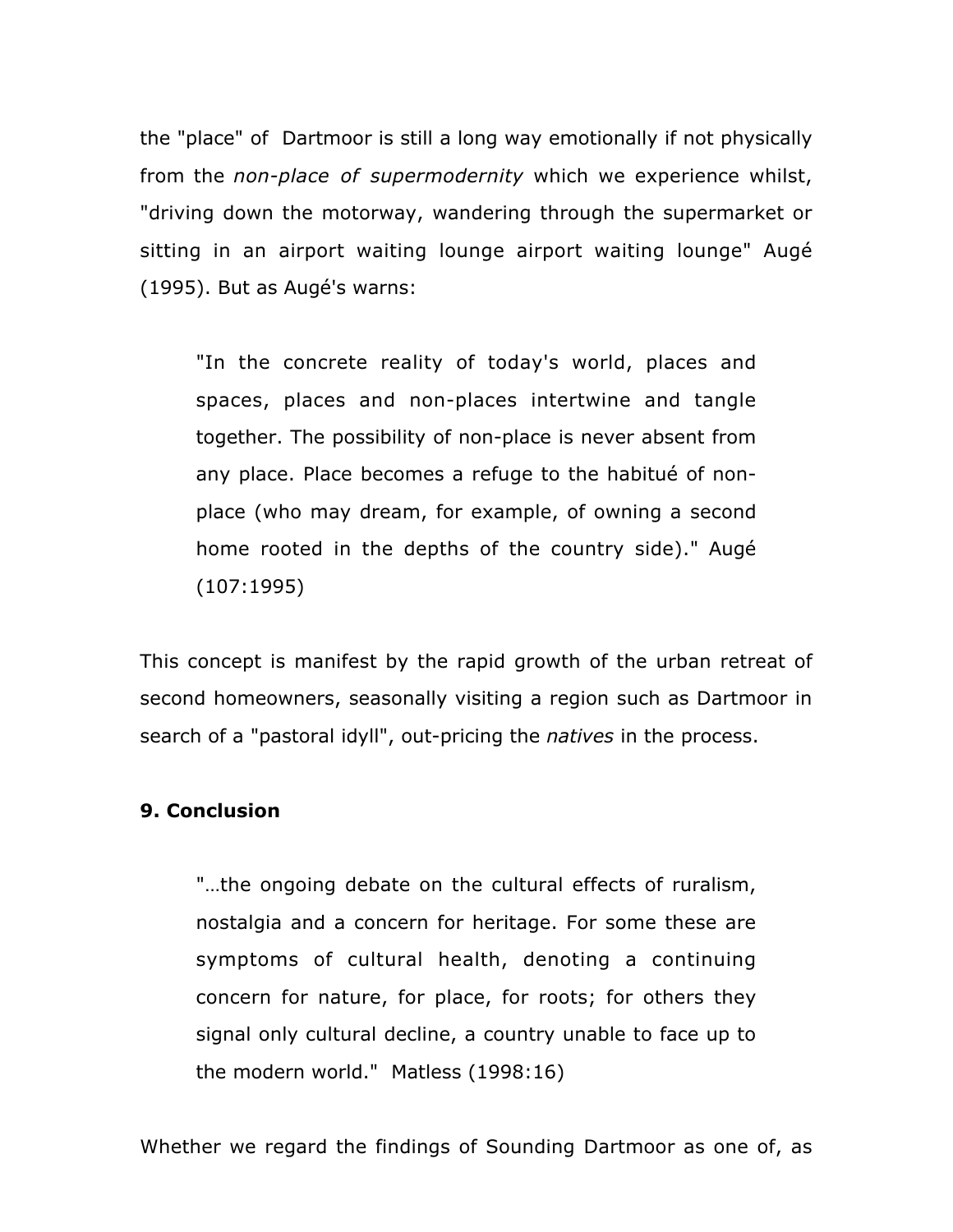David Matless has articulated, "cultural health" or "cultural decline", it was nevertheless marked how sound played a distinct role in the evolving sense of place in Dartmoor by its inhabitants. And returning to one of the framing questions, judging from the reasons given for sound nominations, Schafer concept of the "all-encompassing symphony" still in part holds – the inhabitants signaled that they actively play the role of "performers and its composers" (1994:2005).

The poetic, metaphorical or overtly nostalgic nature of many of the sound nominations should not be considered contaminated data, as they tell us something of today's prevalent ideologies at play:

"The group expressing and enforcing the cultural standards of society, affects strongly the perception, attitude, and environmental value of its members. Culture can influence perception to the degree that people will see things that do not exist: it can cause group hallucination." (Tuan 1990:246)

There is much to be learnt from the gap between the *real* and the *remembered* and the *imagined*. A pertinent follow-up project could be to solicit responses on the sounds of Dartmoor from people who have had no experience *in situ*, creating a projected soundscape of Dartmoor comprised of transcending symbols. Tuan writes:

"Still more curious is the fact that people can develop a passion for a certain type of environment without the benefit of direct encounter." (Tuan 1977:184)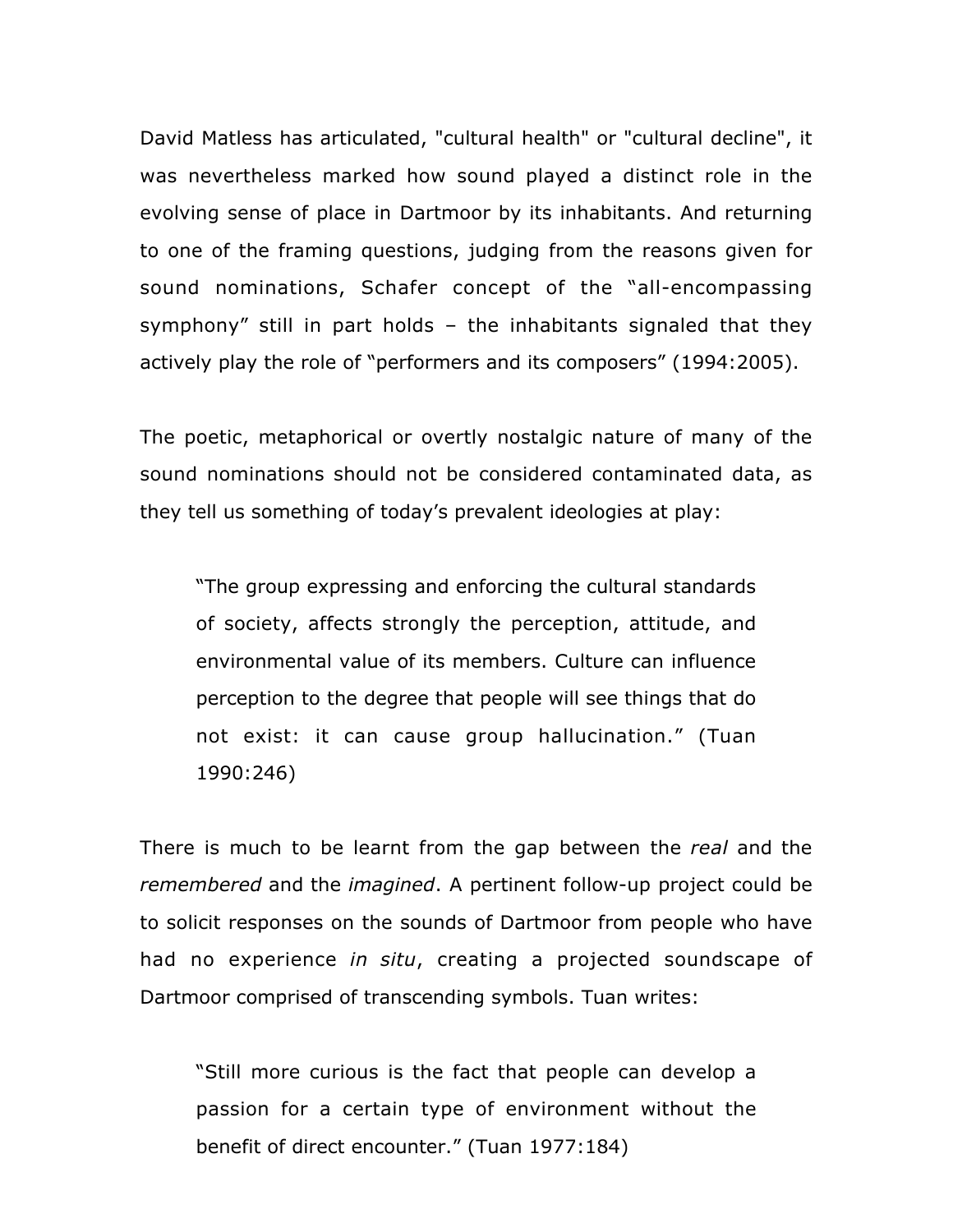Such data could in many regards be considered as *real* as the Dartmoor that the inhabitants of Dartmoor apprehend.

### **References**

Bibliography

Augé, M., 1995. *Non-Places: Introduction to an Anthropology of Supermodernity*. London/ New York: Verso.

Basso, K. H., *Wisdom Sits in Places: Notes on a Western Apache Landscape*. In Feld, S. & Basso, K.H. (eds.), 1996. *Senses of Place*. Santa Fe: School of American Research Press, pp.53-90.

Brock, D.W.E. & Koch, L., 1937. *Hunting by Ear*. London: H.F.&G. Witherby, Ltd.

Carson, R., 2000. Silent *Spring*. Penguin Classics.

Conan Doyle, A., 1999. *Hound of the Baskervilles.* Wordsworth Editions Ltd.

Corbin, A., 1999. *Village Bells: Sound and Meaning in the Nineteenthcentury French Countryside*. London: Papermac.

Cosgrove, D.E., 1998. *Social Formation and Symbolic Landscape*. University of Wisconsin Press.

Deleuze, G. & Guattari, F., 1987. *A Thousand Plateaus*: Capitalism & Schizophrenia. Trans. Massumi, B., Minneapolis: University of Minnesota Press.

Drever, J.L., 2002. 'Soundscape Composition: the convergence of ethnography and acousmatic music', In McCartney, A. (ed.) Volume 7, Number 1, *Organised Sound: An International Journal of Music Technology*, Cambridge: Cambridge University Press.

Feld, S., 1994. *From Ethnomusicology to Echo-Muse-Ecology: Reading*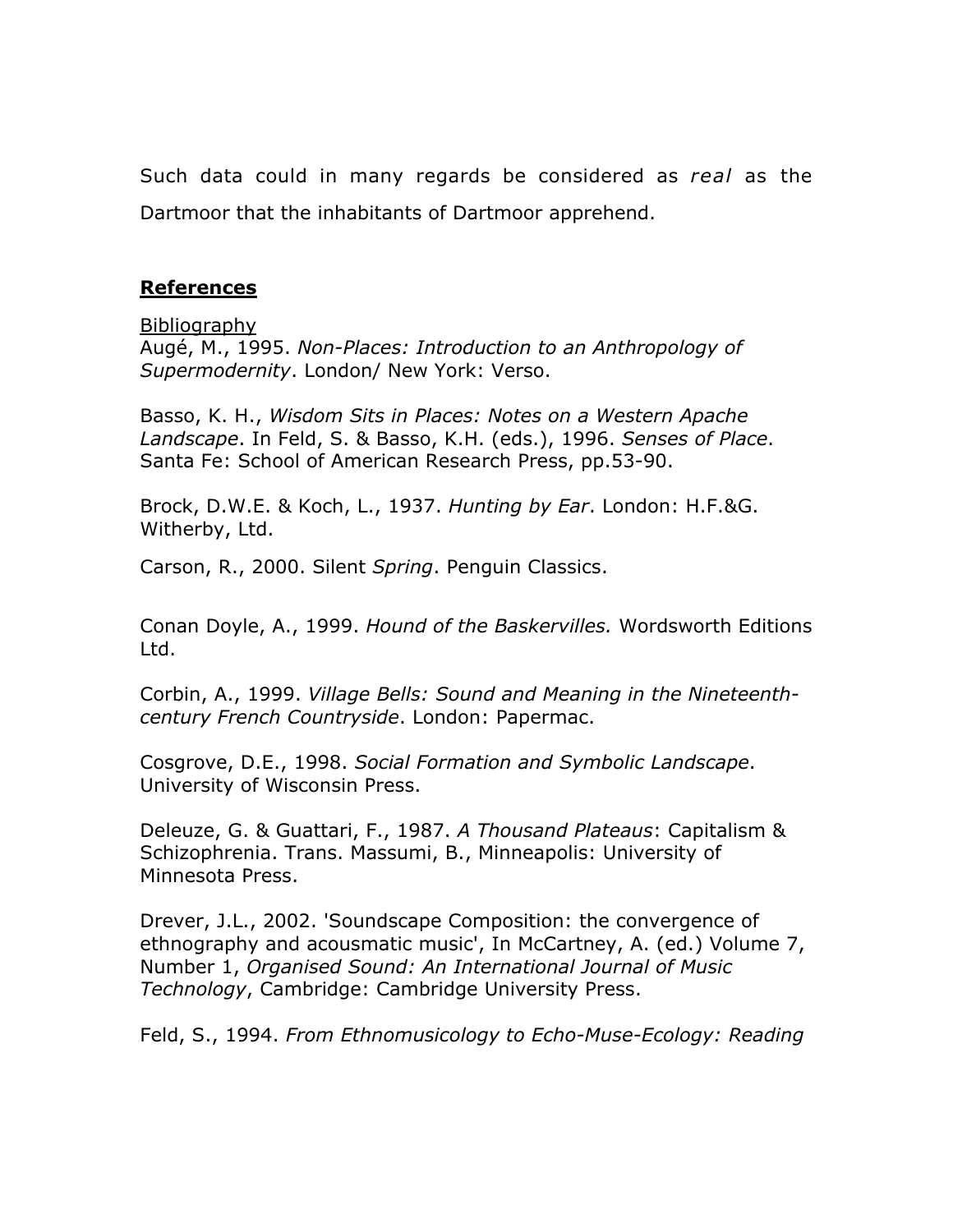*R. Murray Schafer in the Papua New Guinea Rainforest*. In *The Soundscape Newsletter*, Number 08, June 1994. World Forum for Acoustic Ecology.

Koch, L., 1955. *Memoirs of a Birdman*. London: Phoenix House Ltd*.*

Layshon, A., Matless, D. & Revill, G., 1998. *The Place of Music*. New York: Guilford Publications.

Massey, D., 2005. *For Space*. London: Sage Publications Ltd.

Matless, D., 1998. *Landscape and Englishness*. London: Reakton Books Ltd.

Ministry of Defence, 2002. *Draft Noise Impact Assessment of Dartmoor*.

Rée, J., 1999. *I See A Voice: A Philosophical History*. London: Flamingo.

Schafer, R.M. (ed.), 1977. *Five Village Soundscapes*. Vancouver: Arc Publications.

Schafer, R.M., 1994. *The Soundscape: Our Sonic Environment and the Tuning of the World*. Rochster, Vermont: Destiny Books.

The Dartmoor National Park Committee, 1957. *Dartmoor*. London: Her Majesty's Stationery Office.

Thompson, E., 2002. *The Soundscape of Modernity: Architectural Acoustics and the Culture of Listening in America, 1900-1933*. Cambridge, Massachusetts: MIT Press.

Treasure, J., 2007. *Sound Business*. Cirencester, Gloucestershire: Management Books.

Truax, B., 2001. *Acoustic Communication*. 2nd Edition. Westport, Connecticut: Ablex Publishing.

Truax, B., 1999. *Handbook of Acoustic Ecology*. Vancouver: Cambridge Street Publishing.

Tuan, Y.F., 1990. *Topophilia: A Study of Environmental Perceptions, Attitudes, and Values*. New York: Columbia University Press. Tuan, Y.F., 1977. *Space & Place: The Perspective of Experience*. Minneapolis: University of Minnesota Press.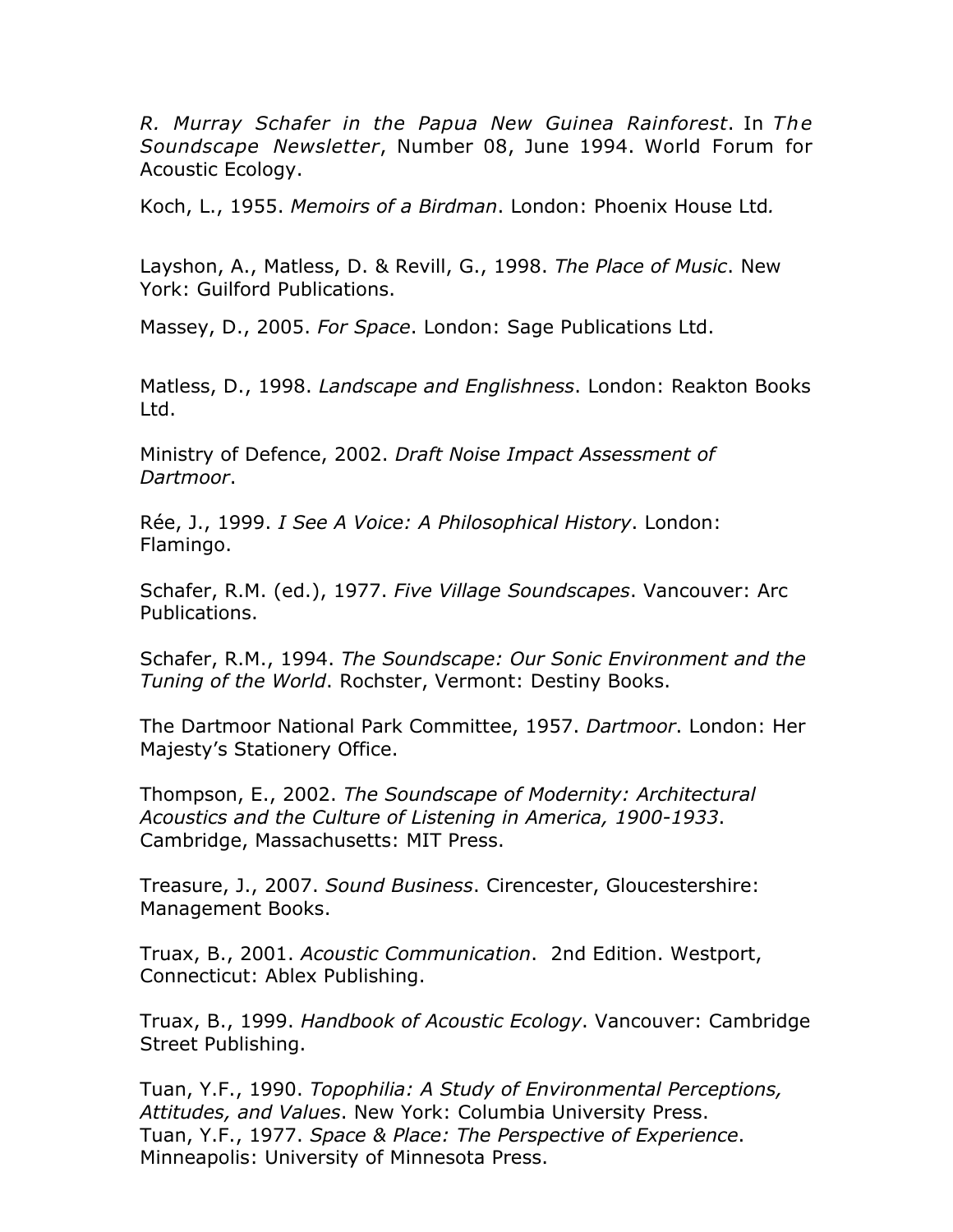Urry, J., 1995. *Consuming Places*. London/ New York: Routledge.

Wagstaff, G. 2002. *The Sounds of Harris & Lewis*. Scotland: Earminded.

### CDs

Drever, J.L. (ed.), 2002. *Sounding Dartmoor*, SpaceX & Liquid Press, idat.

Drever, J.L., 2006. *Cattle Grids of Dartmoor*, Pataphonic (SM06- 05CD).

Websites BBC Devon. Accessed 2002. http://www.bbc.co.uk/devon/news/022002/25/dartmoor\_homes.shtml

The Devon Foot and Mouth Inquiry, Accessed 2002. *http://www.devon.gov.uk/fminquiry/finalreport/ramscliffe/homepage.h tml*

Dartmoor National Park Authority. Accessed 2008. http://www.dartmoor-npa.gov.uk/

Ministry of Defence. Accessed 2008. http://www.mod.uk

National Parks, Accessed 2008. http://www.nationalparks.gov.uk/

Oxford English Dictionary. Accessed 2008. http://www.oed.com/

Sound Business. Accessed 2008. http://www.soundbusiness.biz/

Sounding Dartmoor. Accessed 2004. http://www.sounding.org.uk

Special thanks to Geoff Cox, Phaedra Stancer and all at Aune Head Arts.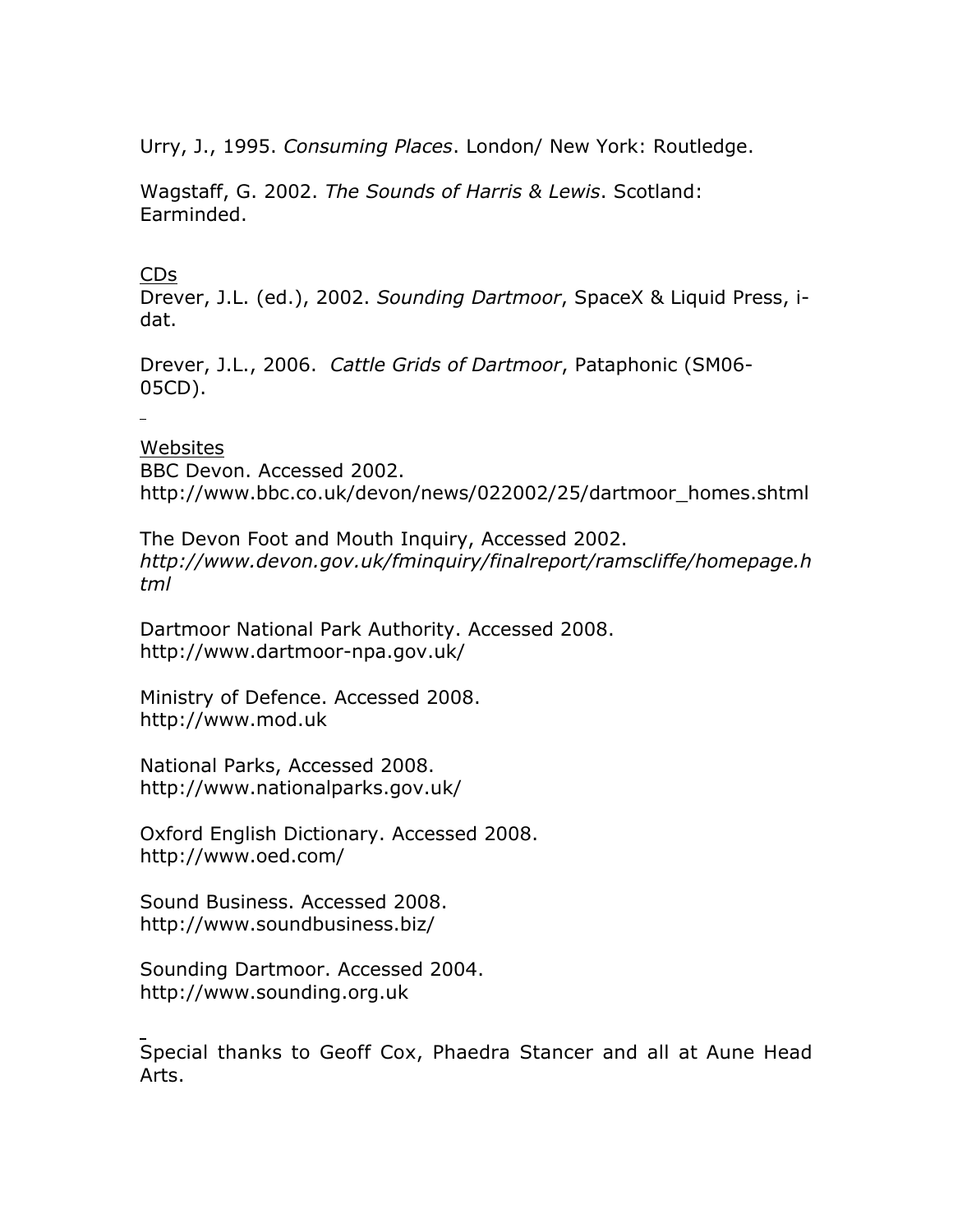### **Appendix: Selected Nominations**

What is your sound? Ponies breathing out through nostrils to say hello. (you have to breath first & they reply)

Where is the sound? Domestic or semi wild Dartmoor Ponies

Why have you selected this sound? Cos it's a very nostalgic sound to me & part of living and breathing Dartmoor

-----------------------------------

What is your sound? **Stonechat** 

Where is the sound? Haytor Down

Why have you selected this sound? The isolation on the moor is quiet save for occasional bird songs & wind

-----------------------------------

What is your sound? The sound of a lone bike racing across the moor

Where is the sound? Any of the roads on Dartmoor

Why have you selected this sound? It is the sound of peace & freedom  $-$  getting away with it all  $+$  being alone – but not lonely because there is always the presence of the moor

-----------------------------------

What is your sound? Fireworks

Where is the sound? Sutryfield, Mortonhampstead, 2 November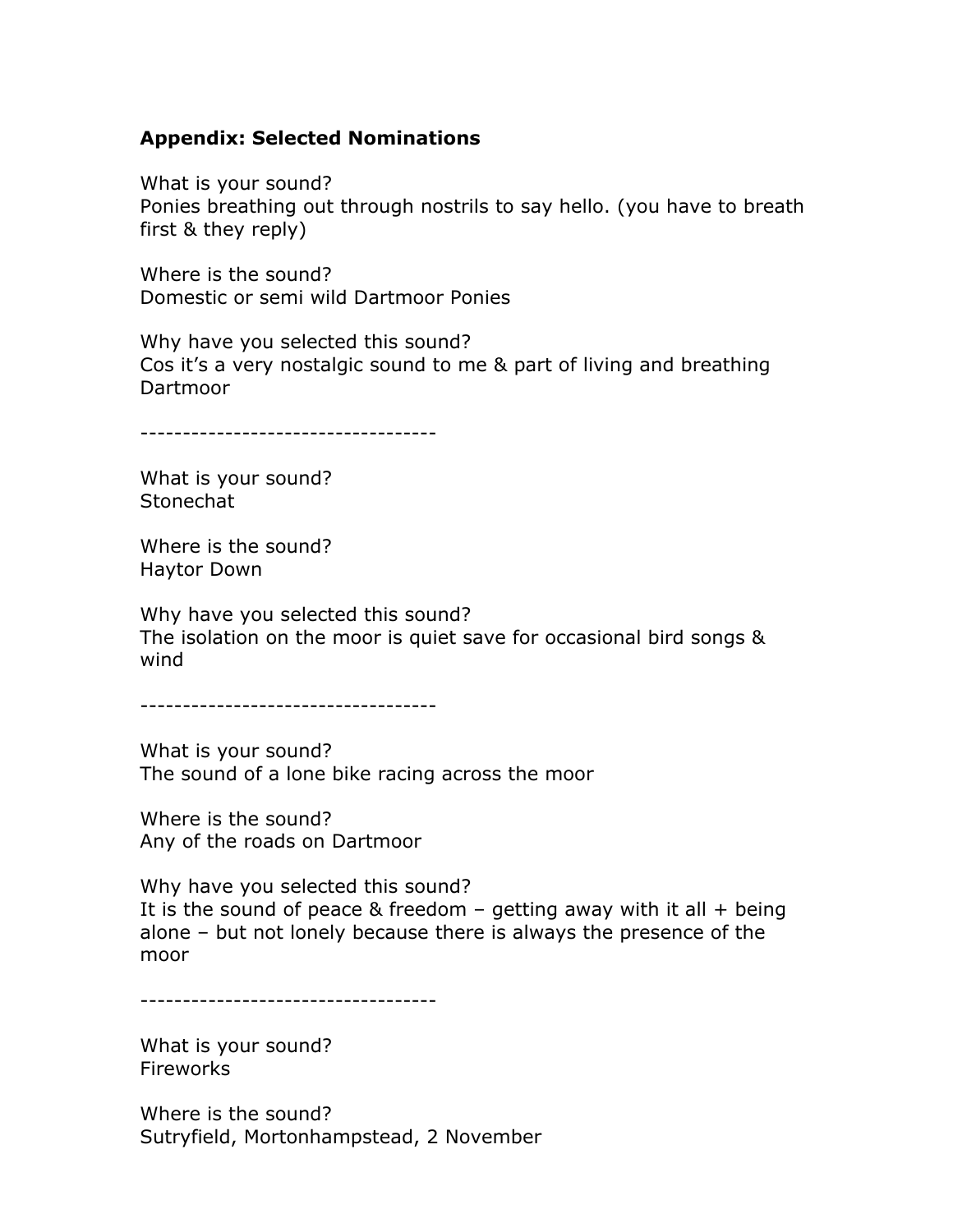Why have you selected this sound? Pyrotechnics v strong in Morton

-----------------------------------

What is your sound? Crickets

Where is the sound? In fields at night

Why have you selected this sound? Because whenever I hear it I think of Dartmoor

-----------------------------------

What is your sound? Intermittent clanging of underground pump ringing out in the middle of a wood

Where is the sound? Hembury woods, nr Buckfastleigh

Why have you selected this sound? It has rhythem and is very unexpected -----------------------------------

What is your sound? Water running in brook

Where is the sound? Beckabrook

Why have you selected this sound? Uplifting yet not overwhelming light and tinkle sound. Peaceful but not soporific

-----------------------------------

What is your sound? Waterfalls rushing onto rocks below

Where is the sound? In river and brooks

Why have you selected this sound? It is calming and also violent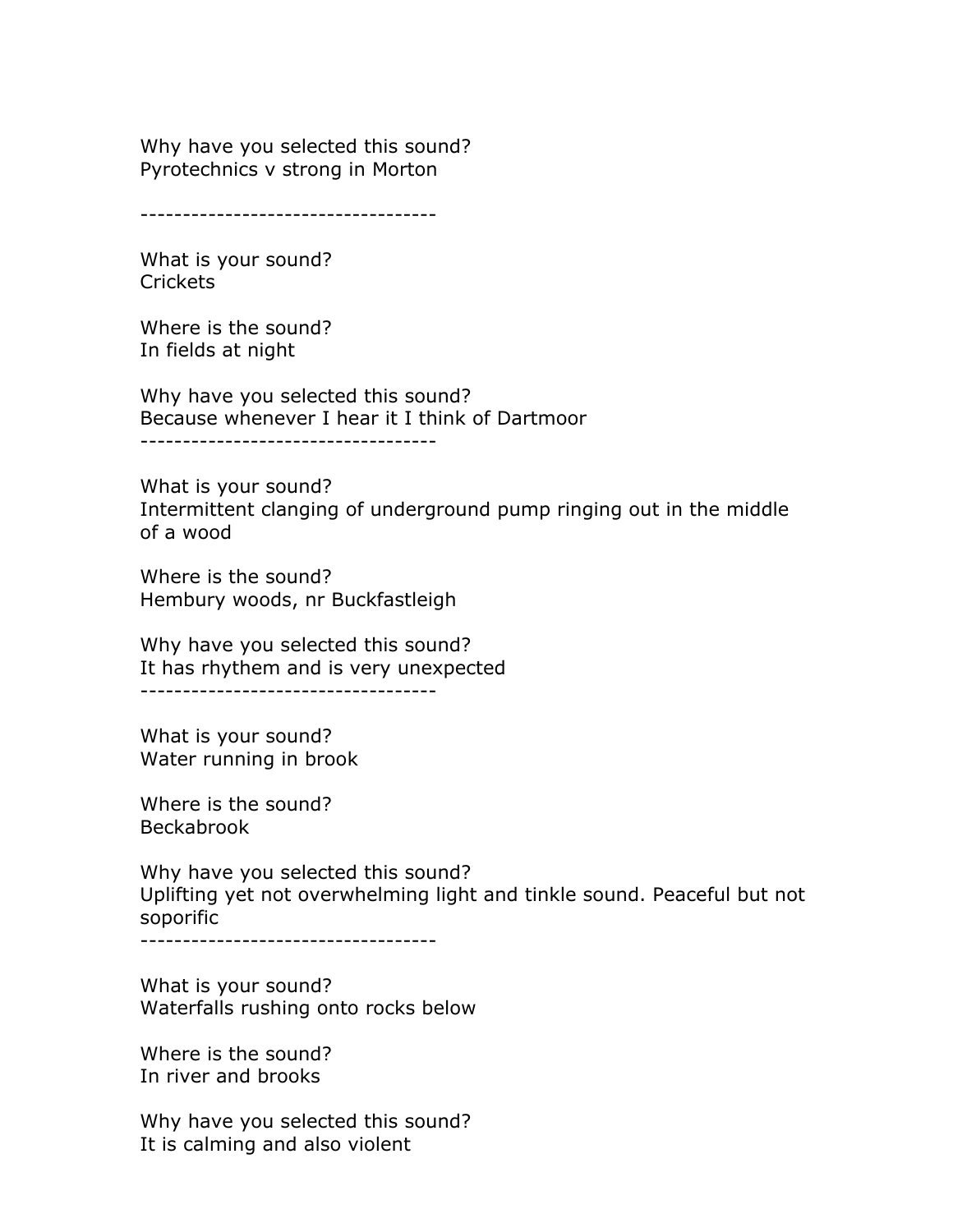-----------------------------------

What is your sound? Walking down a crunchy lane of stones and leaves

Where is the sound? On the lane by the house where I grew up.

Why have you selected this sound? It was 'my land' and brought ownership and a sense of being present in the landscape. A feeling of returning.

-----------------------------------

What is your sound? Skylarks

Where is the sound? Above me, lying in the gran on Dartmoor

Why have you selected this sound? It is the essence of Moor Sounds in the summer and I feel content to be there.

-----------------------------------

What is your sound? Crackle of a pub fire

Where is the sound? Warren House Lane

Why have you selected this sound? Like its ability to be comforting in an 'in from the cold' way, yet be the pre-emptive sound amid otherwise silence to the telling of creepy stories in such remote locations.

-----------------------------------

What is your sound? THUNDER (very low thunder)

Where is the sound? SKY

Why have you selected this sound? Because it comes from something bigger then any man made sound thing.

-----------------------------------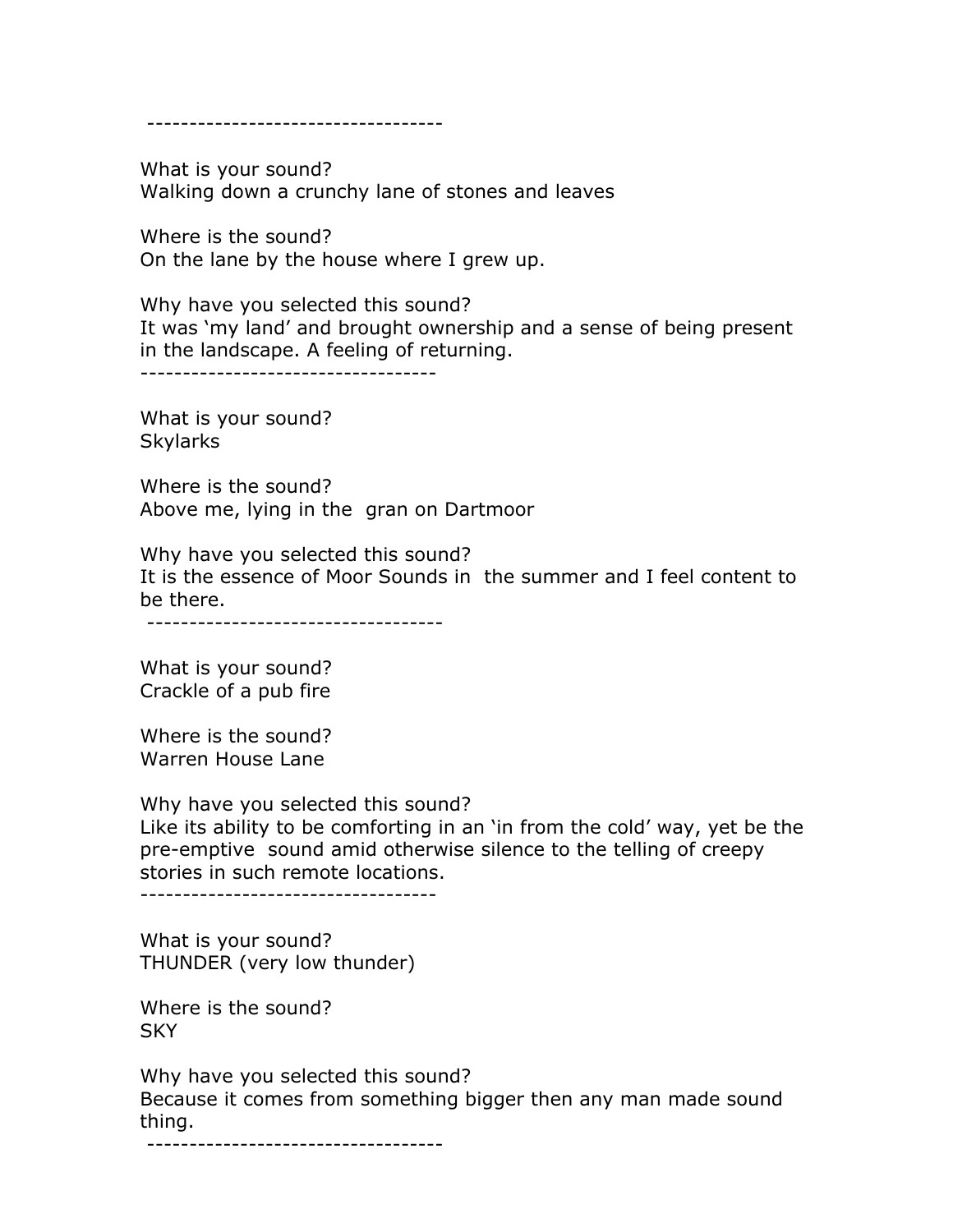What is your sound? Badgers

Where is the sound? In my head

Why have you selected this sound? Because they are great -----------------------------------

What is your sound? Transport sound – An air ambulance

Where is the sound? In the sky, high above the ground.

Why have you selected this sound? The idea of movement  $+$  vibration  $+$  people combined. -----------------------------------

What is your sound? The horns that are blown on a hunt

Where is the sound? In the country side

Why have you selected this sound? I fins the sound very eerie and unpleasant/ obviously know what it signifies/ travels across the valleys.

-----------------------------------

What is your sound? Wind in the trees at Smallcombe Rocks.

Where is the sound? At smallcombe rocks!

Why have you selected this sound? Its so peaceful and relaxing -----------------------------------

What is your sound? Early morning song birds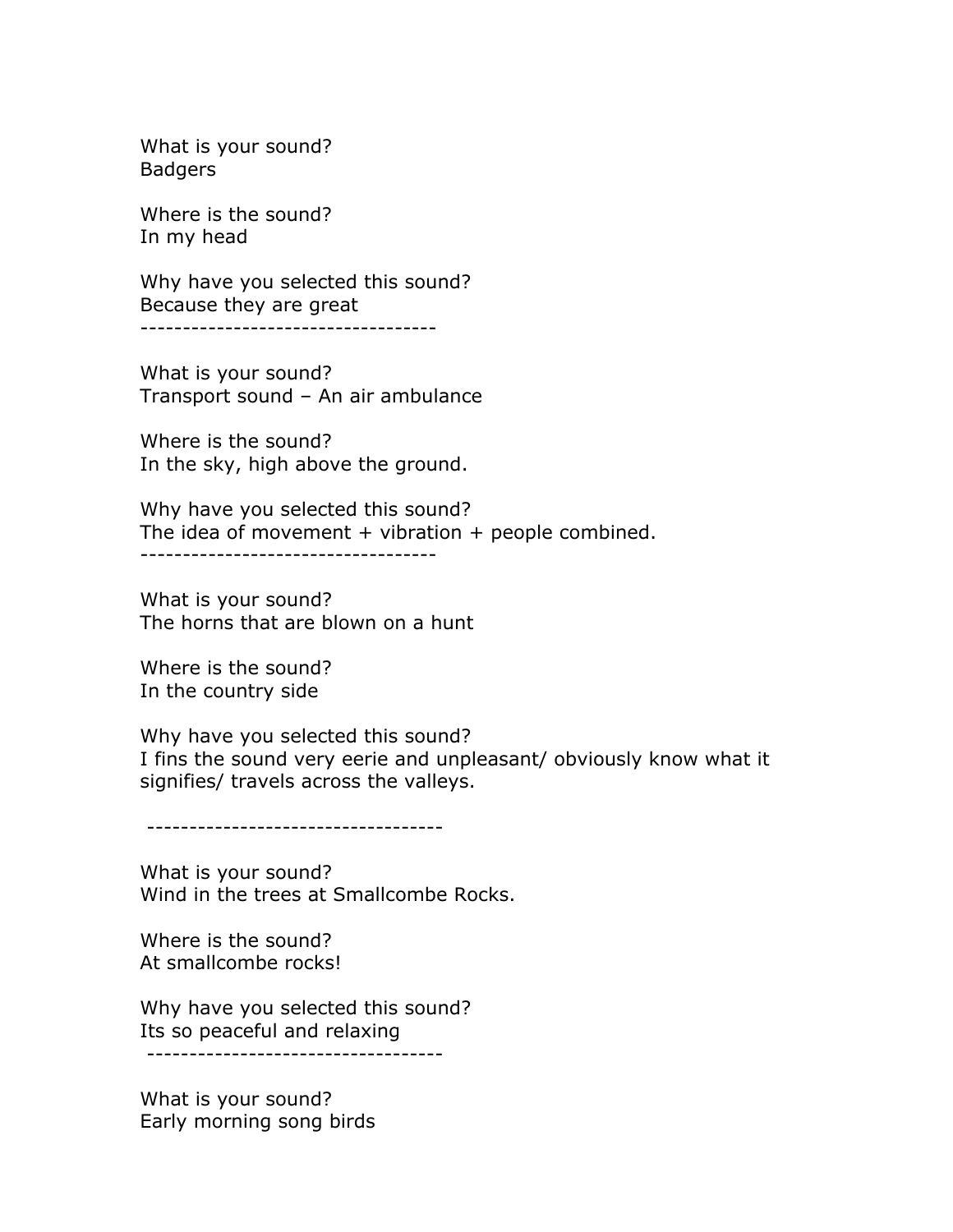Where is the sound? Within the environment

Why have you selected this sound? Because it is a pleasant, a wake up call -----------------------------------

What is your sound? The bleets of sheep, and lambs calling.

Where is the sound? North Devon

Why have you selected this sound? Evokes for childhood and thankfully I can -----------------------------------

What is your sound? The sound of grit and gravel crunching underfoot

Where is the sound? Pathways, drives + anywhere stoney!

Why have you selected this sound? It reminds me of childhood walks.

-----------------------------------

What is your sound? The sounds of 3 different cascades of water in the same place, each with it's own musical notes

Where is the sound? Above Spitchwick

Why have you selected this sound? I first heard this phenomenon in Thailand and when I heard it so close to home it brought back the feeling of tranquillity I'd  $1<sup>st</sup>$  had. -----------------------------------

What is your sound? Sound of running water and animals calling

Where is the sound? West Webben River near Jordan Mill.

Why have you selected this sound?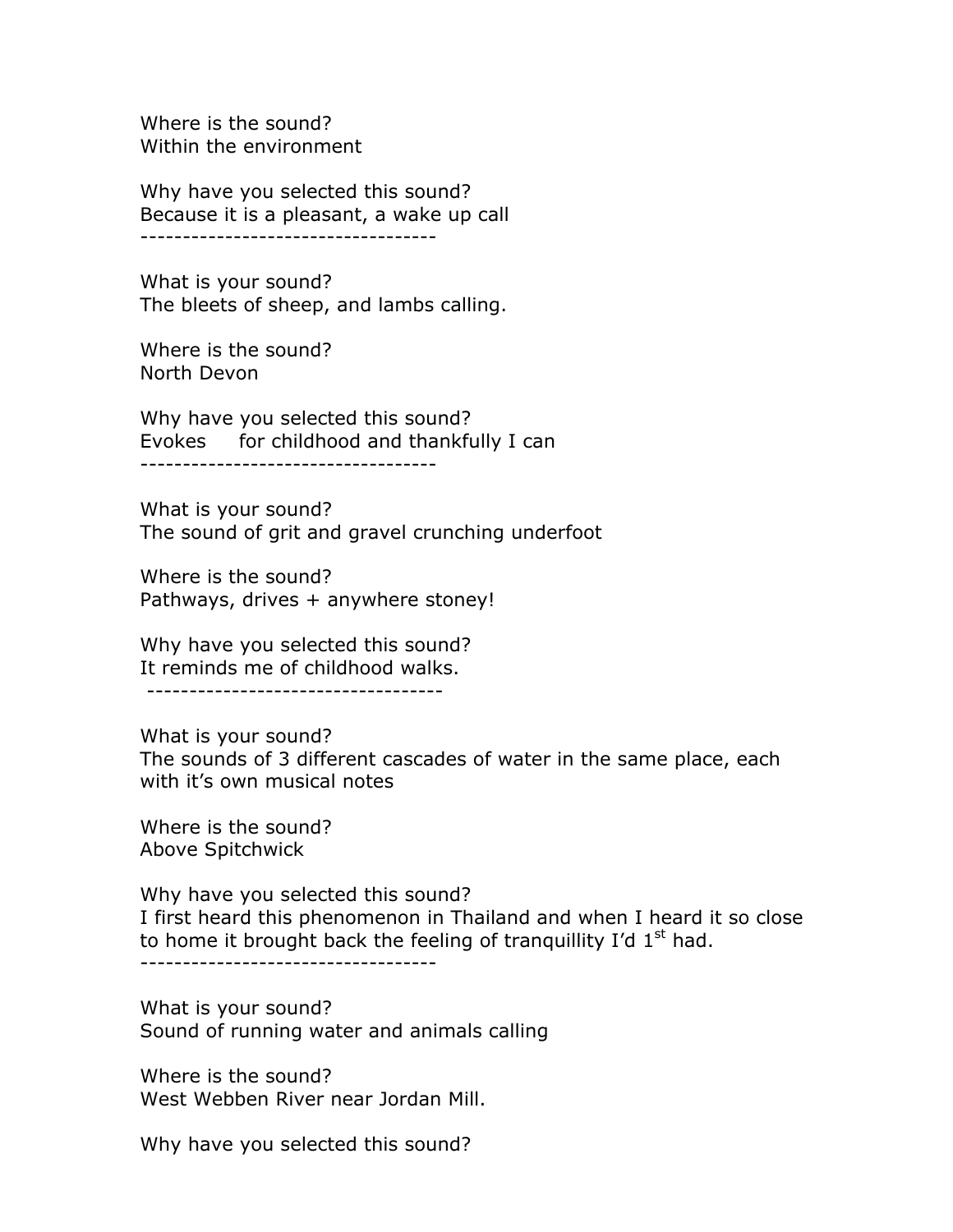Calming, sometimes arousing. -----------------------------------

What is your sound? Footsteps

Where is the sound? Under your feet (behind / infront of you)

Why have you selected this sound? Personal – relating to you / me being there. Fear Lonliness

----------------------------------

What is your sound? Wind

Where is the sound? Dartmoor

Why have you selected this sound? Peaceful and relax. Harmonized. -----------------------------------

What is your sound? **Waterfall** 

Where is the sound? Behind black curtains that I'm too scared to pull across!

Why have you selected this sound? It makes me feel peaceful -----------------------------------

What is your sound? Fox hunting

Where is the sound? Down the valley, Exmoor

Why have you selected this sound? Might not be around much longer -----------------------------------

What is your sound?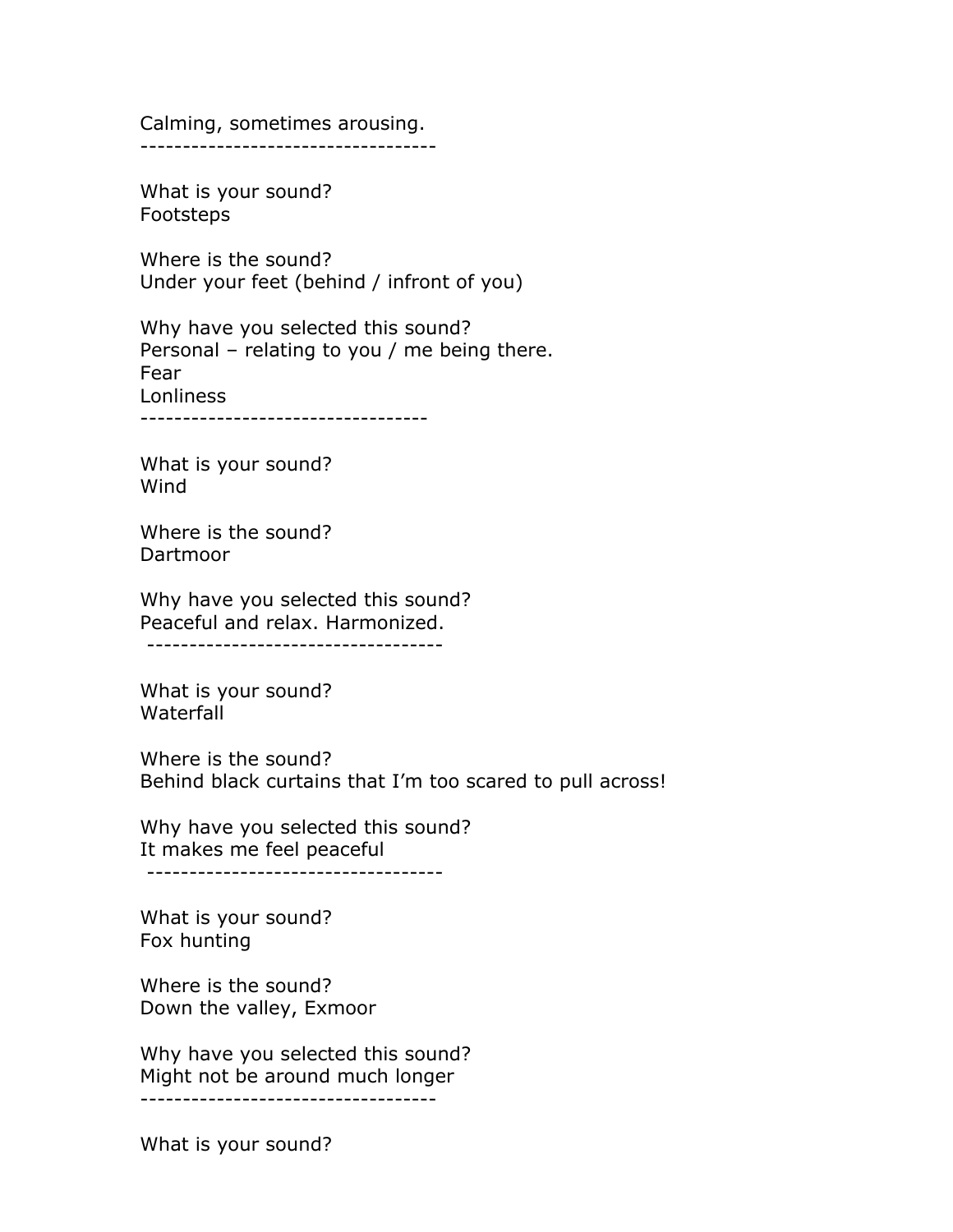Farmers calling cows in for milking.

Where is the sound? In the few small dairy farms left in Dartmoor

Why have you selected this sound?

It evokes memories of childhood and in a sound that is rooted in time as long as man & woman have herded cows. It is international. I've heard the same in Africa and Asia.

-----------------------------------

What is your sound? Cars going over cattle grid from a distance

Where is the sound? Leg O'Mutton corner Yelverton

Why have you selected this sound? When the wind is in the right direction I can often hear this at night through my open bedroom window as I fall asleep

-----------------------------------

What is your sound?

The silence of Dartmoor and the peaceful sound of the wind blowing, making the silence dramatic.

Where is the sound? In the open moor far from the forests and roads

Why have you selected this sound? It makes me feel very relaxed, free, nostalgic sometimes, full of energy some other days.

It's always very good to enjoy the wilderness of Dartmoor.

----------------------------------- What is your sound?

Bad

- 0. Low military aircraft Good
- 0. Drop hammers

Where is the sound?

- . Any
- 0. Finchs foundry stickle path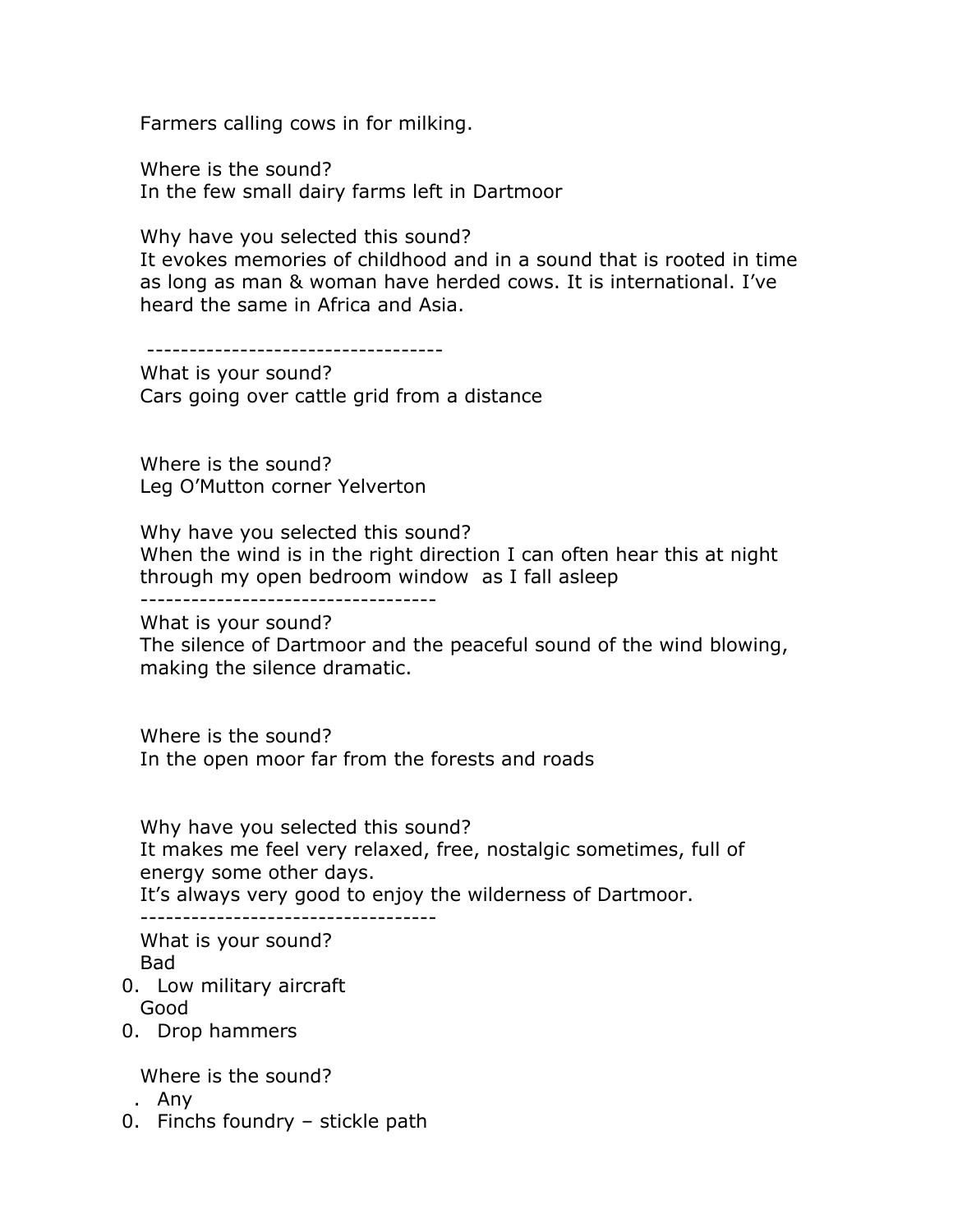Why have you selected this sound?

0. It's intrusive and out of character with the national park

\_. Traditional industrial noise

-----------------------------------

What is your sound?

The water gushing down the hill via the stream which cuts through the village of Christo

Where is the sound? Outside my house on a still winter's night

Why have you selected this sound? Because it is very powerful, perhaps frighting until you realise what it is and how far away the stream is from the house. It's a sound that always takes me by surprise.

-----------------------------------

What is your sound? The cry of a fox

Where is the sound? Everywhere

Why have you selected this sound? Because so few people recognise it -----------------------------------

What is your sound? Sound of a pack of hounds, preferably with a skylark in the foreground

Where is the sound? Hound Tor/ Hay Tor area

Why have you selected this sound? For me this typifies the long running relationship between man and the moor. Sadly a sound which the urban majority may prevent my future grandchild from experiencing.

-----------------------------------

What is your sound? Sawing and chopping wood (for firewood)

Where is the sound? In our woodland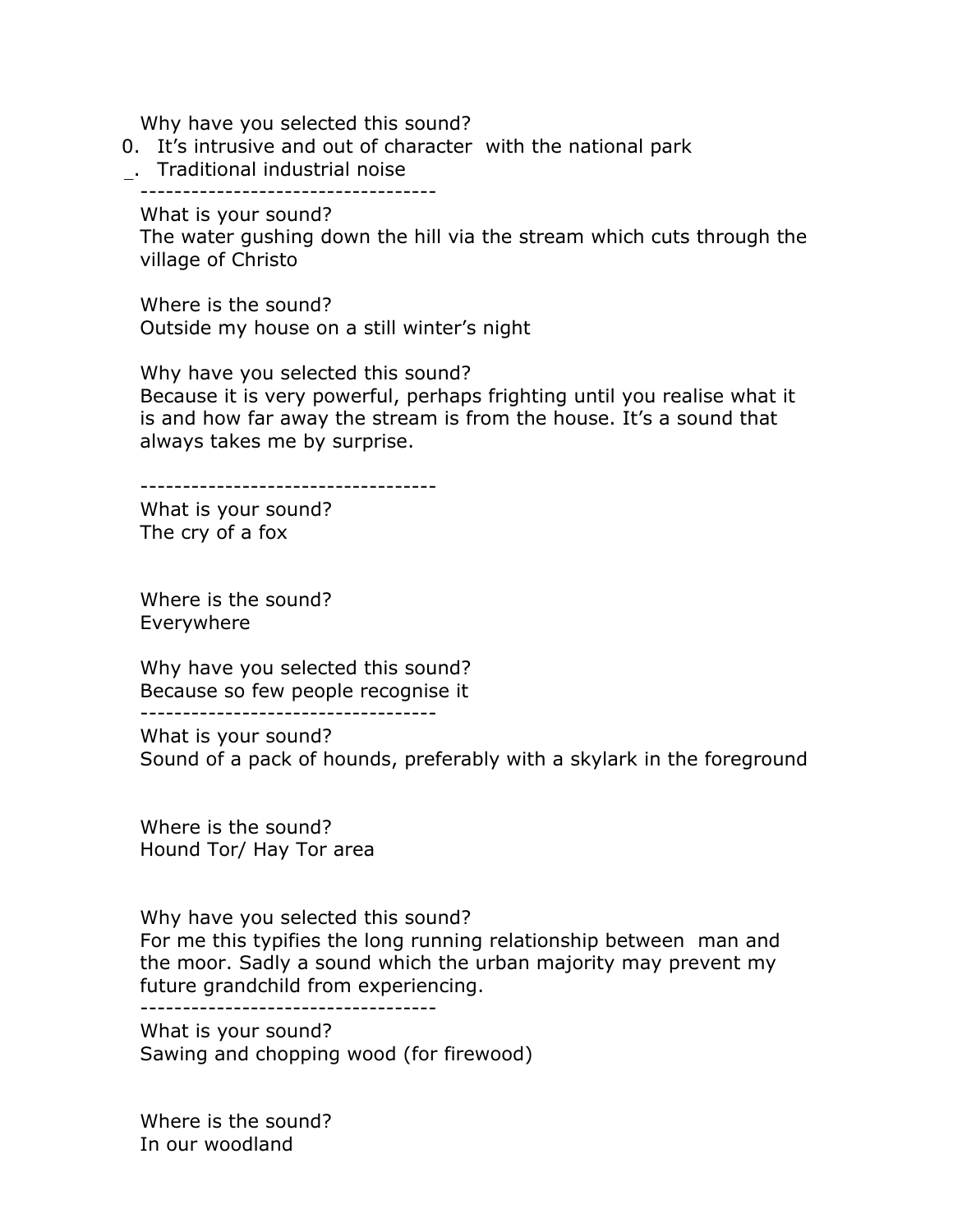#### Why have you selected this sound?

Because it is something that we do everyday in the Dartmoor region since humans arrived here many millennia ago, for warmth, for cooking, for comfort.

-----------------------------------

What is your sound? Cockerels crowing in the morning

Where is the sound? On this farm/ smallholding

Why have you selected this sound?

Although we are only on the edge of the moor, the old farms I remember always had chickens pottering around the yard. Nowadays, with the increased pace of living, few people keep 'unproductive' creatures. Although they pay for themselves in eggs, they are not commercially viable kept like this. Also, if other people live close by, or with busier roads, there aren't so many places out of the way enough. (Fortunately out neighbours are fairly tolerant).

-----------------------------------

What is your sound?

Foxhounds were 'on the scout' and baying as they came down through the wood and over the river. They dispersed and the next sound was the huntsman's horn calling them back in the dusk.

Where is the sound? By the river Webburn between Jordan Hill & Pondsworthy

Why have you selected this sound?

Although I am anti-fox hunting I felt this was such a haunting sound and one which will be part of the past in times to come and should be included.

-----------------------------------

What is your sound? Red Deer in rut

Where is the sound? In the deer park on Scoriton Down.

Why have you selected this sound? It is such a powerful and earthy sound of beautiful animals and their natural desires.

-----------------------------------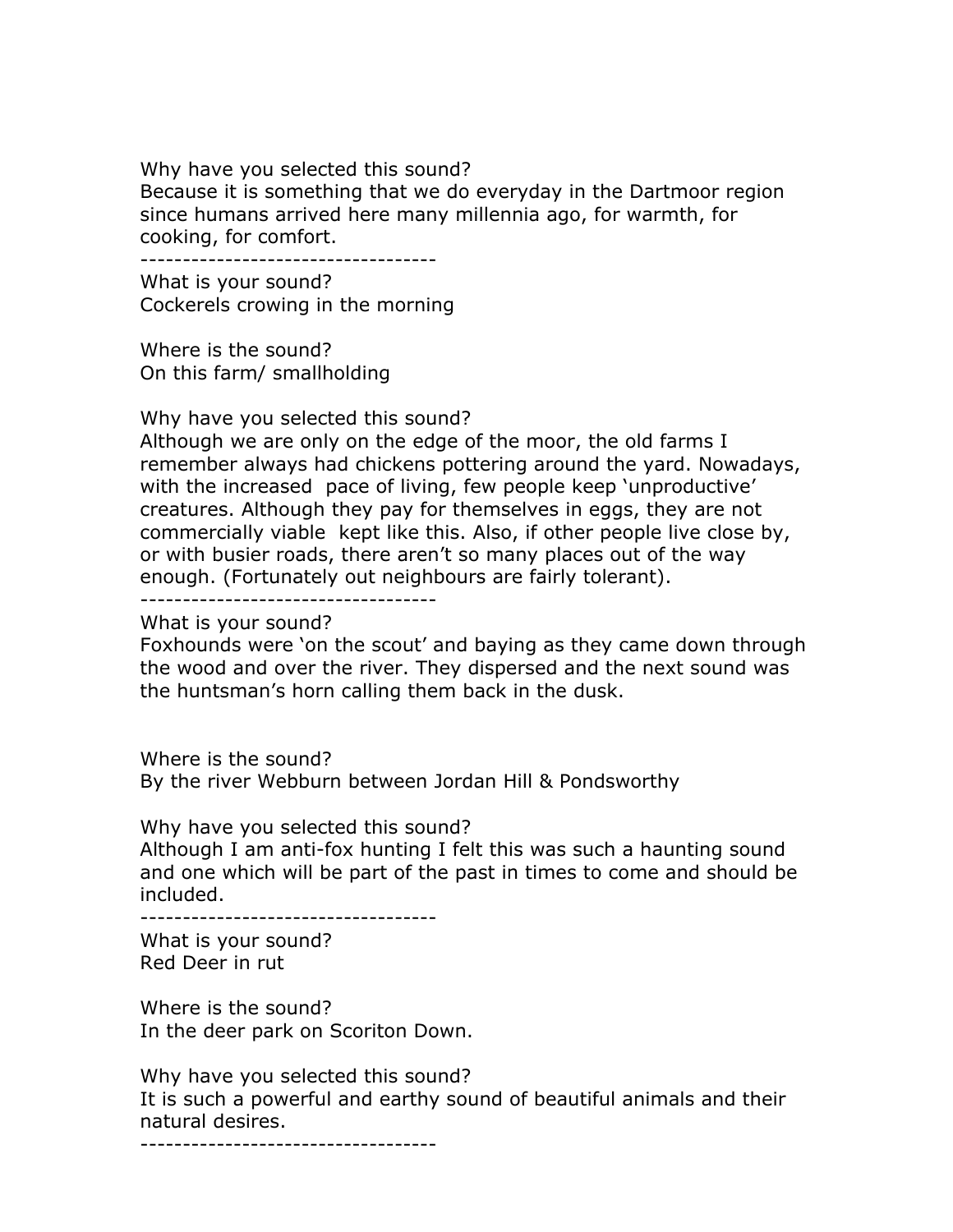What is your sound? Gorse Popping (distributing the seeds)

Where is the sound? On any part of the moor where there is gorse that is finished flowering

Why have you selected this sound? Because only places like Dartmoor are quiet enough to hear it. -----------------------------------

What is your sound? Raverns & Buzzards calling sheep herding

Where is the sound? Down a long track downhill

Why have you selected this sound? It is what the countryside should have looked like thousands of years ago and hopefully will be like in thousands of year's time.

-----------------------------------

What is your sound? Wind

Where is the sound? Dartmoor

Why have you selected this sound? Peaceful and relax. Harmonized.

-----------------------------------

What is your sound? Water on rocks

Where is the sound? Along river neat Dart

Why have you selected this sound? Remember enjoying a day walking and scrambling along the banks.

-----------------------------------

What is your sound?

Devonport Leat, flowing down Raddock Hill. The sound of water, Both gentle and torrents.

Where is the sound?

Why have you selected this sound?